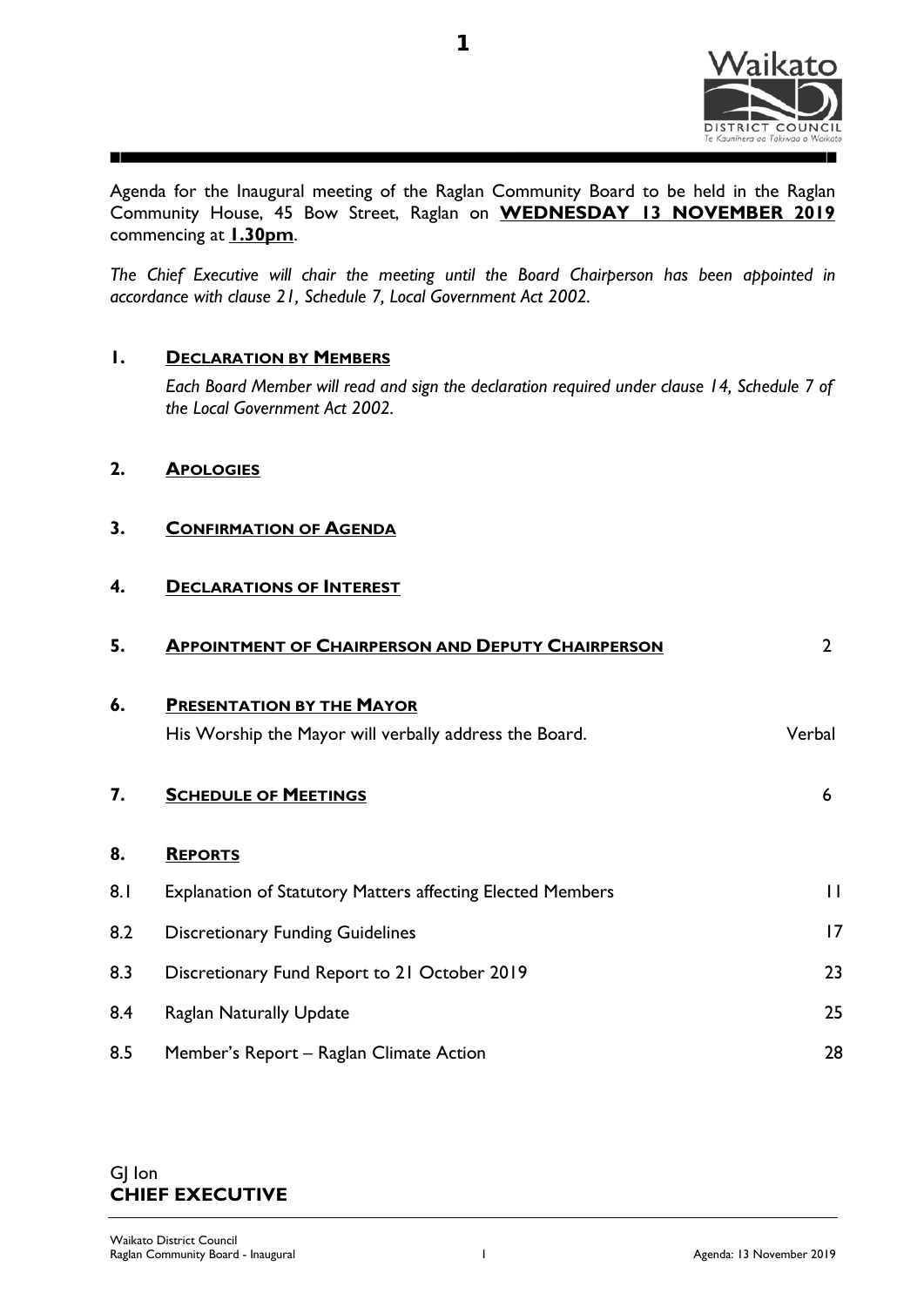

| To                              | Raglan Community Board                               |  |  |
|---------------------------------|------------------------------------------------------|--|--|
| From                            | Gavin Ion                                            |  |  |
|                                 | <b>Chief Executive</b>                               |  |  |
| Date l                          | 28 October 2019                                      |  |  |
| <b>Chief Executive Approved</b> |                                                      |  |  |
| Reference/Doc Set #   GOV0507   |                                                      |  |  |
| <b>Report Title</b>             | Appointment of Chairperson and Deputy<br>Chairperson |  |  |

## **1. EXECUTIVE SUMMARY**

At the inaugural meeting the Community Board is required to appoint a Chairperson and a Deputy Chairperson. Schedule 7 of the Local Government Act 2002 sets out the process for such appointments.

## **2. RECOMMENDATION**

**THAT the report from the Chief Executive be received;** 

*If needed:* 

**AND THAT the Community Board resolves to use System B for the election of Chairperson and Deputy Chairperson as detailed in clause 25, Schedule 7 of the Local Government Act 2002;** 

**AND FURTHER THAT ……………….. is appointed Chairperson of the Raglan Community Board;** 

**AND FURTHER THAT …………….. is appointed Deputy Chairperson of the Raglan Community Board.** 

## **3. BACKGROUND**

Schedule 7 of the Local Government Act 2002 identifies the need for the appointment of a Chairperson and Deputy Chairperson for each Community Board at the first meeting following the local authority elections.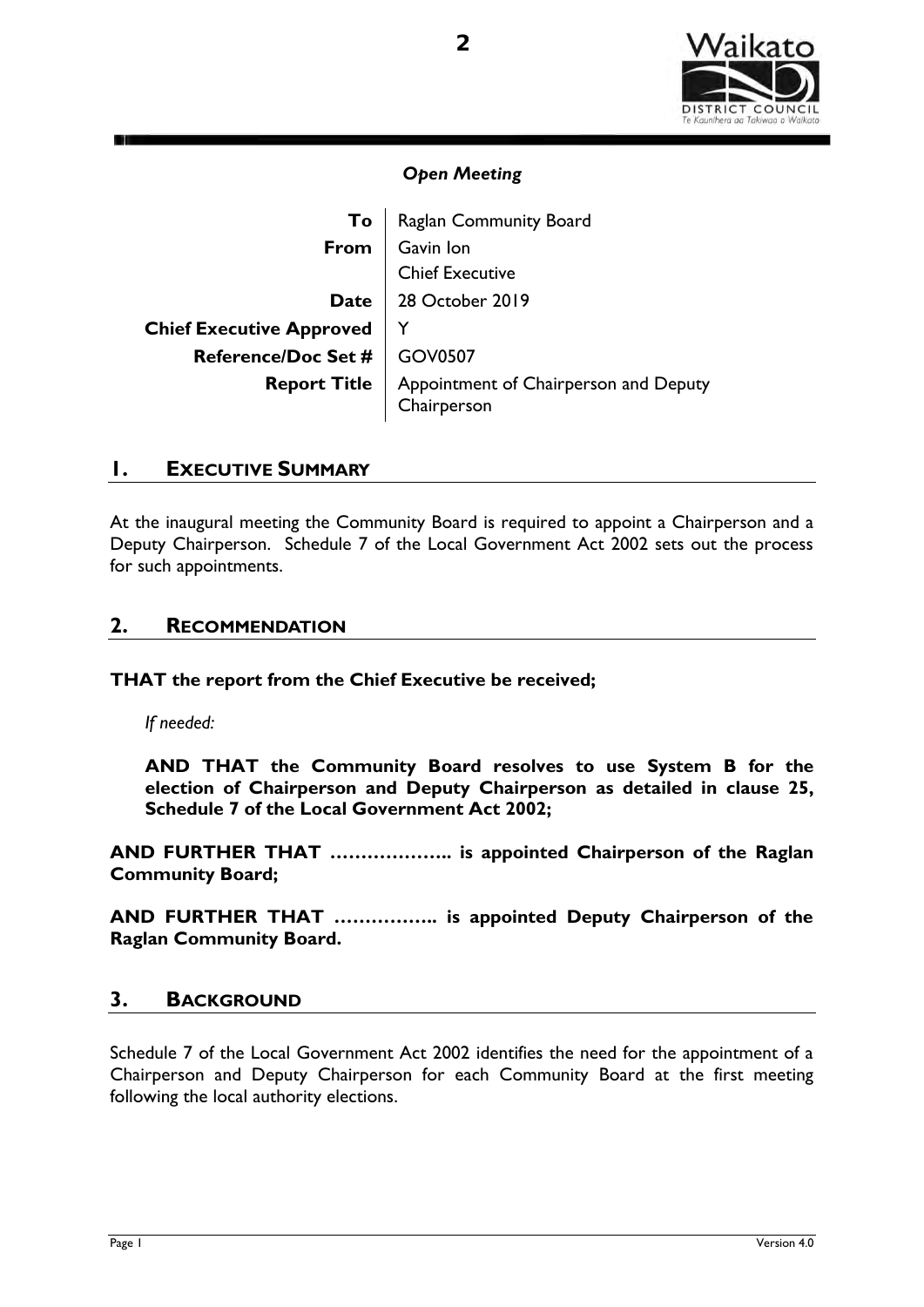## **4. DISCUSSION AND ANALYSIS OF OPTIONS**

## **4.1 DISCUSSION**

The Local Government Act 2002 requires that a Chairperson and Deputy Chairperson is appointed at the inaugural meeting following the local authority elections. The members need to decide on nominations for these positions. In the event there is more than one nomination then the Chief Executive, or his nominee, will conduct an election in accordance with the Local Government Act 2002.

All members of the Community Board are eligible for election as Chairperson and Deputy Chairperson - it does not matter whether the person was elected or appointed by Council.

#### **4.2 OPTIONS**

Members must decide on whom to elect to the two positions. This must be conducted by way of election and resolution of the Community Board.

A contested election must be conducted in accordance with clause 25, Schedule 7 of the Local Government Act 2002.

There are two options specified in clause 25:

#### **System A**

The candidate will be elected or appointed if he or she receives the votes of a majority of the members of the local authority or committee present and voting. This system has the following characteristics:

- (a) there is a first round of voting for all candidates;
- (b) if no candidate is successful in that round, there is a second round of voting from which the candidate with the fewest votes in the first round is excluded; and
- (c) if no candidate is successful in the second round, there is a third, and if necessary subsequent rounds, of voting from which, each time, the candidate with the fewest votes in the previous round is excluded.

In any round of voting, if two or more candidates tie for the lowest number of votes, the person excluded from the next round is resolved by lot.

#### **System B**

The candidate will be elected or appointed if he or she receives more votes than any other candidate. This system has the following characteristics:

- (a) there is only one round of voting; and
- (b) if two or more candidates tie for the most votes, the tie is resolved by lot.

System B is the recommended approach as it is simple and transparent.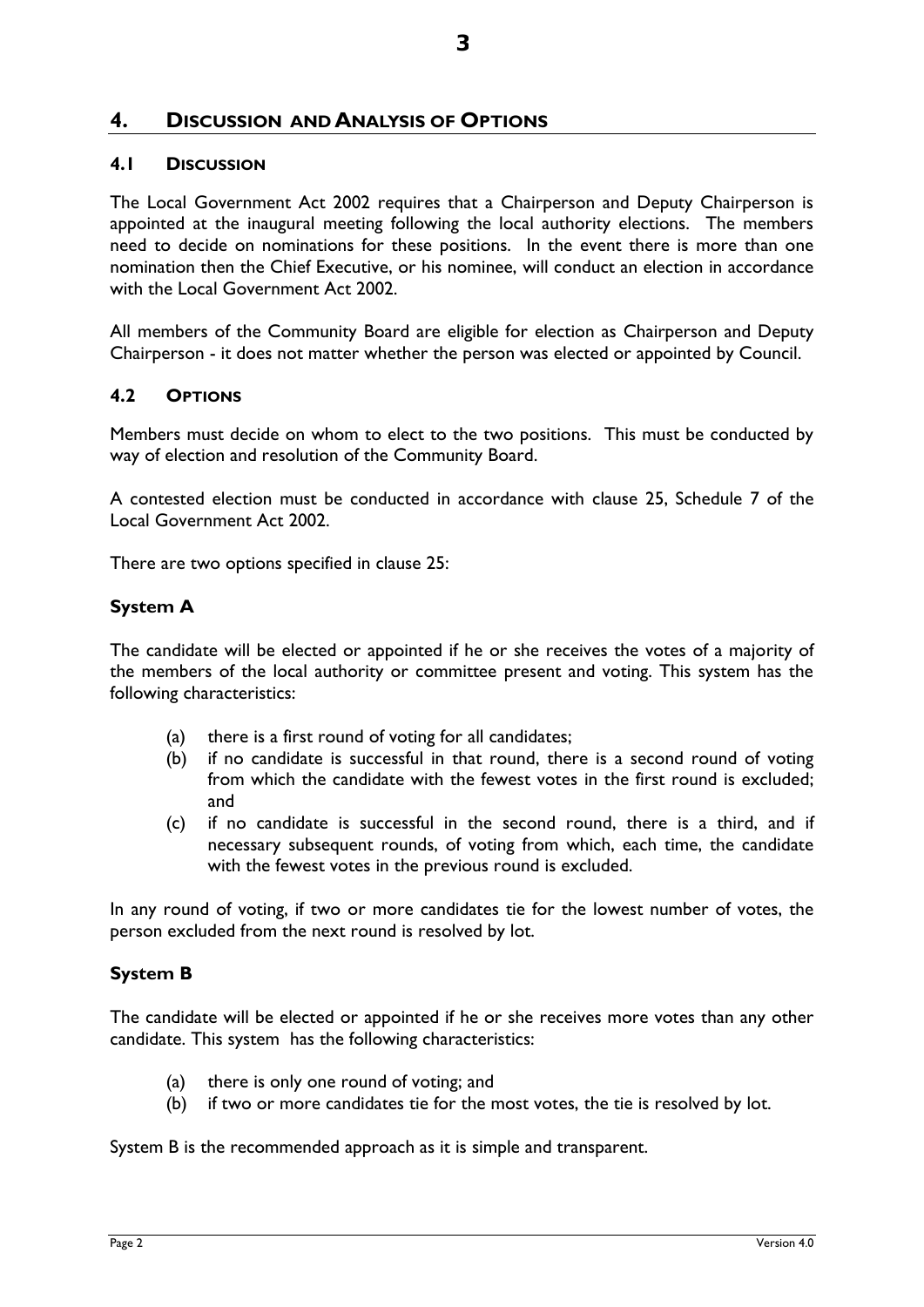## **5. CONSIDERATION**

#### **5.1 FINANCIAL**

Nil.

#### **5.2 LEGAL**

The Local Government Act 2002 requires the Community Board to appoint a Chairperson and Deputy Chairperson. The conduct of a contested election should be in accordance with clause 25, Schedule 7 of the Local Government Act.

#### **5.3 STRATEGY, PLANS, POLICY AND PARTNERSHIP ALIGNMENT**

This report is about the appointment of Chair and Deputy Chair which will be determined at the meeting.

#### **5.4 ASSESSMENT OF SIGNIFICANCE AND ENGAGEMENT POLICY AND OF EXTERNAL STAKEHOLDERS**

(Ascertain if the Significance & Engagement Policy is triggered or not and specify the level/s of engagement that will be required as per the table below (refer to the Policy for more detail and an explanation of each level of engagement):

| <b>Highest</b>                                                                                                                                                                                                          | <b>Inform</b> | <b>Consult</b> | <b>Involve</b> | <b>Collaborate</b>                                                                                                                                      | <b>Empower</b> |  |  |  |
|-------------------------------------------------------------------------------------------------------------------------------------------------------------------------------------------------------------------------|---------------|----------------|----------------|---------------------------------------------------------------------------------------------------------------------------------------------------------|----------------|--|--|--|
| levels of                                                                                                                                                                                                               |               | ✔              |                |                                                                                                                                                         |                |  |  |  |
| engagement                                                                                                                                                                                                              |               |                |                |                                                                                                                                                         |                |  |  |  |
| Tick the appropriate<br>box/boxes and specify<br>what it involves by<br>providing a brief<br>explanation of the<br>tools which will be<br>used to engage (refer<br>to the project<br>engagement plan if<br>applicable). | place.        |                |                | The Community Board must agree on a Chairperson and Deputy Chairperson<br>at this meeting in order to ensure the appropriate governance structure is in |                |  |  |  |

#### State below which external stakeholders have been or will be engaged with:

| Planned | In Progress | Complete |                                              |
|---------|-------------|----------|----------------------------------------------|
|         |             |          | Internal                                     |
|         |             |          | <b>Community Boards/Community Committees</b> |
|         |             |          | Waikato-Tainui/Local iwi                     |
|         |             |          | Households                                   |
|         |             |          | <b>Business</b>                              |
|         |             |          | <b>Other Please Specify</b>                  |

Comment: This meeting is an opportunity to determine the views of the Board around the appropriate people to fill the role of Chairperson and Deputy Chairperson.

The matter needs to be determined by resolution of the members. Clearly, all members are affected by this decision.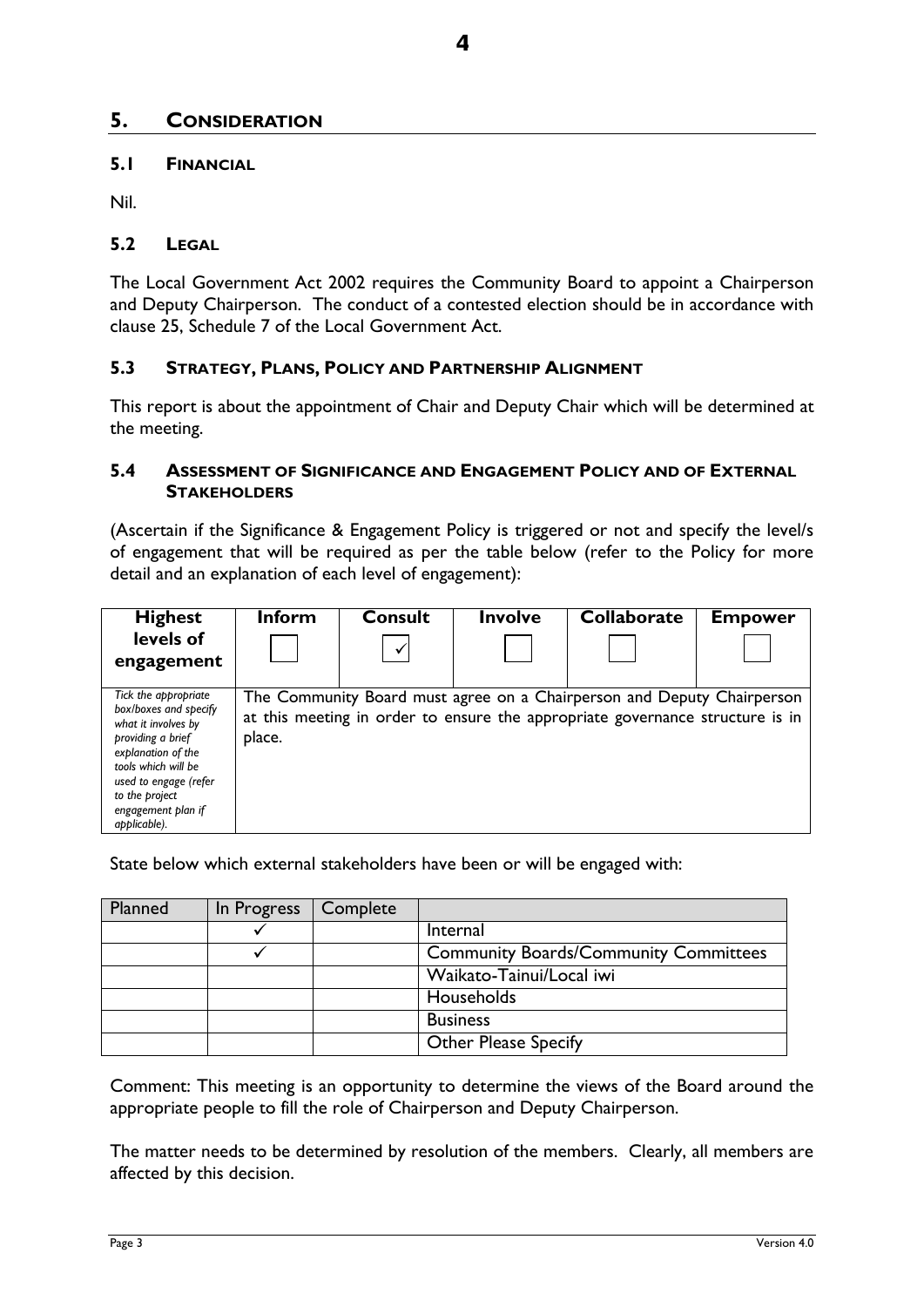# **6. CONCLUSION**

This report fills a procedural requirement around the appoint of a Chairperson and Deputy Chairperson to oversee the conduct of meetings.

## **7. ATTACHMENTS**

Nil.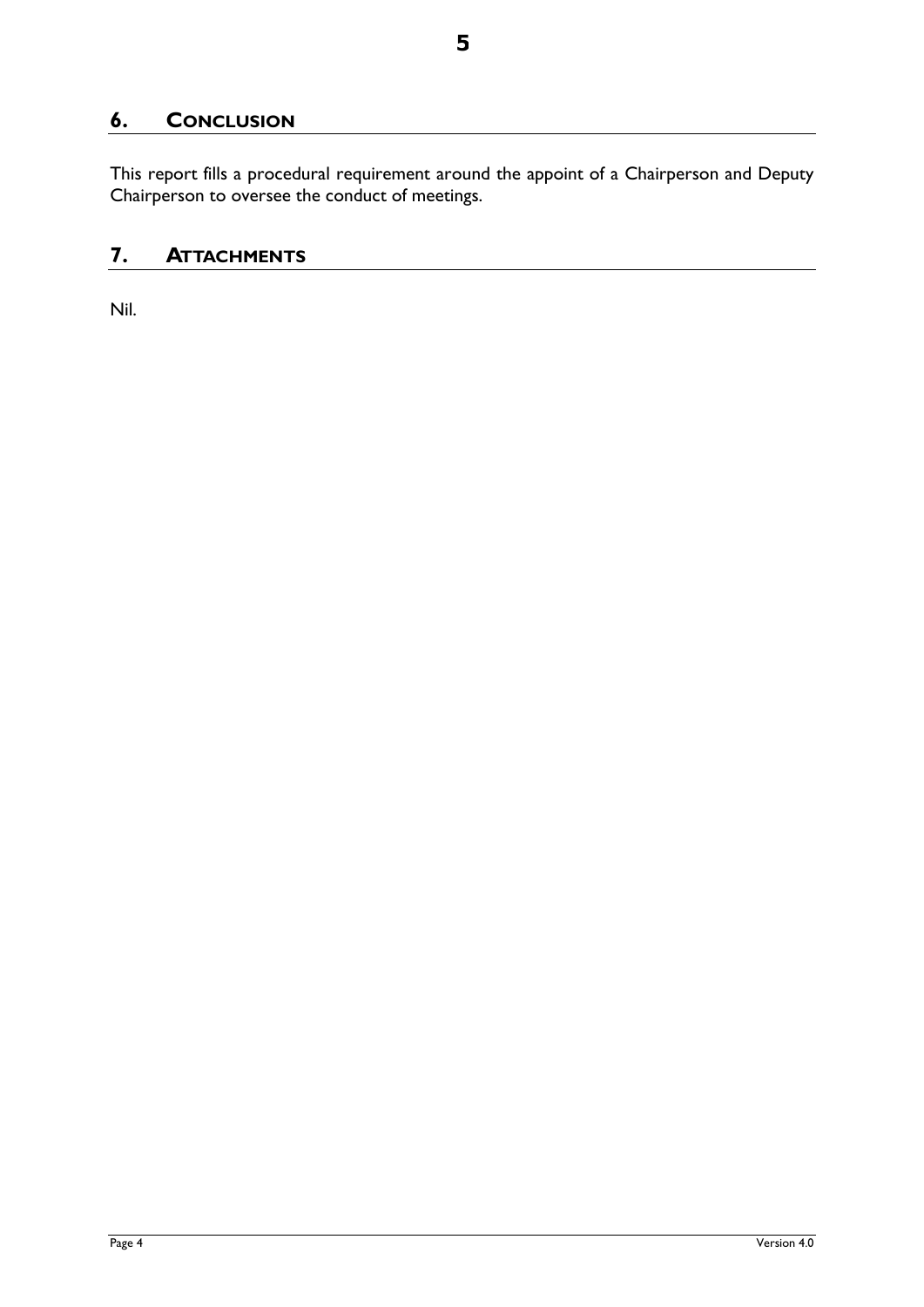

**To** | Raglan Community Board **From** Gavin Ion Chief Executive Date 5 November 2016 **Chief Executive Approved** | Y **Reference/Doc Set # GOV0507 Report Title** | Schedule of Meetings

## **1. EXECUTIVE SUMMARY**

The Community Board needs to agree on a schedule of meetings at its inaugural meeting.

The schedule of meetings for Council and Council committee meetings has yet to be resolved by the Council. A six-weekly meeting cycle commencing in February 2019 will be presented for approval at the 12 November 2019 Council meeting.

It is recommended that the Community Board aligns with this proposed meeting cycle. This is preferred over a monthly meeting cycle as it enables more time between meetings for actions to be adequately addressed and staff to prepare full reports for the next Board meeting. It is suggested this will result in better informed decision-making by the Board and sufficient time for meaningful updates to be provided by staff, leading to better results for the Raglan community.

## **2. RECOMMENDATION**

**THAT the report from the Chief Executive be received;** 

**AND THAT the Raglan Community Board holds its meetings for the remainder of the 2019-22 triennium on a six-weekly cycle commencing at 1:30pm on Wednesday, 19 February 2020, with the remainder of meetings in 2020 to be held at 1.30pm on the following dates:**

- **Wednesday, 1 April 2020;**
- **Wednesday, 13 May 2020;**
- **Wednesday, 24 June 2020;**
- **Wednesday, 5 August 2020;**
- **Wednesday, 16 September 2020;**
- **Wednesday, 28 October 2020; and**
- **Wednesday, 9 December 2020.**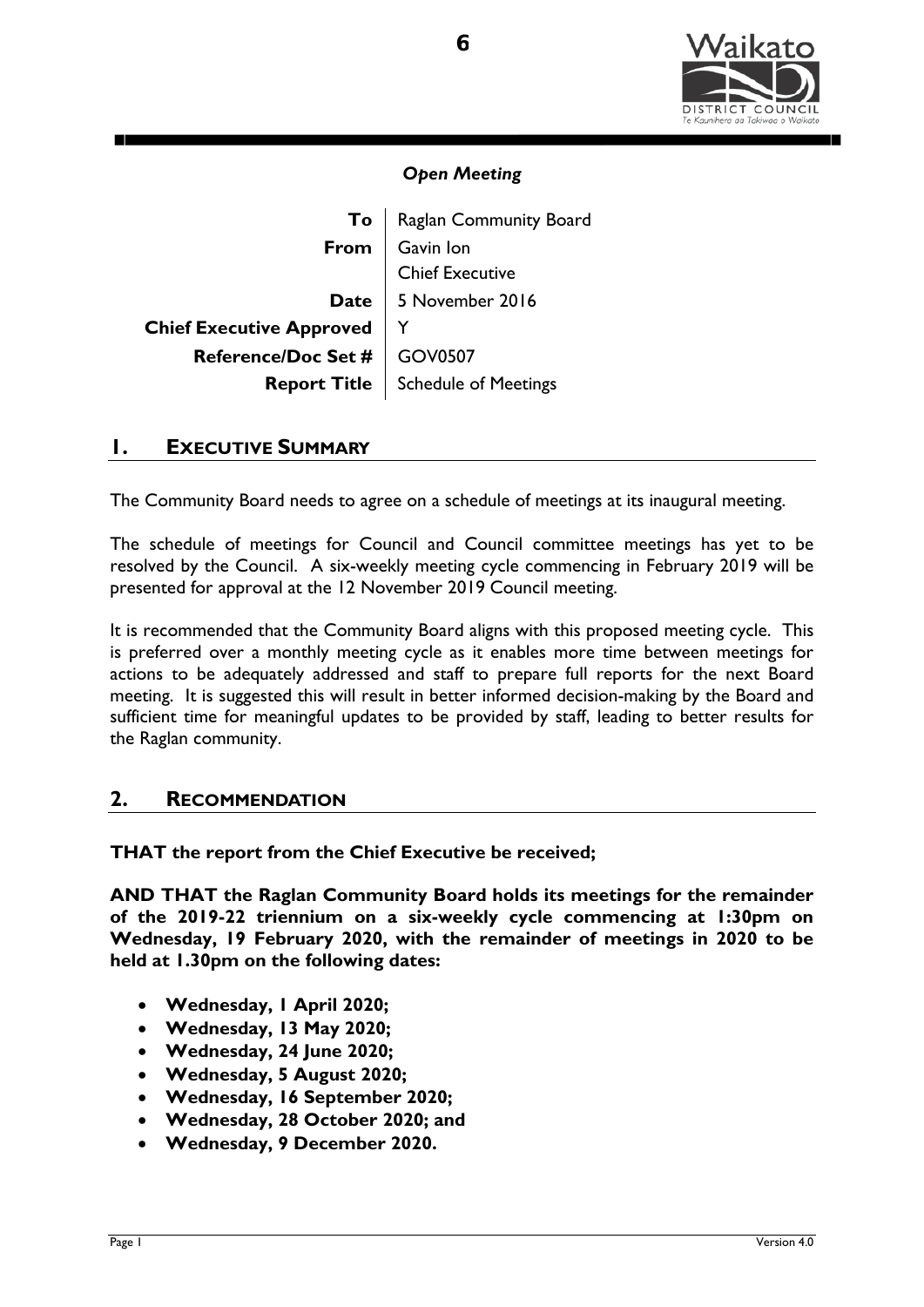## **3. BACKGROUND**

Clause 21, Schedule 7 of the Local Government Act 2002 requires that a schedule of meetings should be adopted at the first meeting after the local authority elections.

## **4. DISCUSSION AND ANALYSIS OF OPTIONS**

#### **4.1 DISCUSSION**

The Council meeting calendar is being drafted at present for approval at the Council meeting on 12 November 2019.

For the 2019-22 triennium, a six-weekly meeting cycle will be proposed for all Council and Council committee meetings (other than those committees that meet less regularly). Staff recommend that this leads to better, informed decision-making by enabling staff to have adequate time and resource to plan and draft reports between meetings, and for elected members, particularly Chairs, to address any actions arising from meetings (if required).

It is proposed that the Community Board align its meeting cycle for the remainder of the triennium with the schedule of meetings which will be presented to Council. This will ensure any recommendations made by the Board to the Council, or its committees, can be presented on a timely basis. A proposed schedule of meetings for 2020 is attached to this report.

In the event that the Board needs to meet on an urgent matter outside the proposed sixweekly cycle, this can be achieved by way of an extraordinary Community Board meeting or, if no decision is required, via a Board workshop.

## **4.2 OPTIONS**

An alternative to the recommended option above, is for the Board to meet on a monthly basis. While this may provide a more regular date for meetings, it is not the recommended option for the following reasons:

- Based on recent Council terms, there is a definite risk of insufficient time and resource being available to address actions and present considered, informed reports back to the next Board meeting. This may adversely impact the quality of decisionmaking by the Board and the ability for staff to provide meaningful updates on action points.
- Not aligned to the proposed meeting cycle for Council and Council committees, which may result in any recommendation from the Community Board not being able to be addressed in a timely manner.
- It may be difficult to resource the Board meetings if it clashes with another community board meeting falling within the preferred six-week cycle.

Further, monthly meetings may not result in more meetings than a six-weekly cycle should the Board agree not to meet during four months each year, as was the approach in the previous triennium.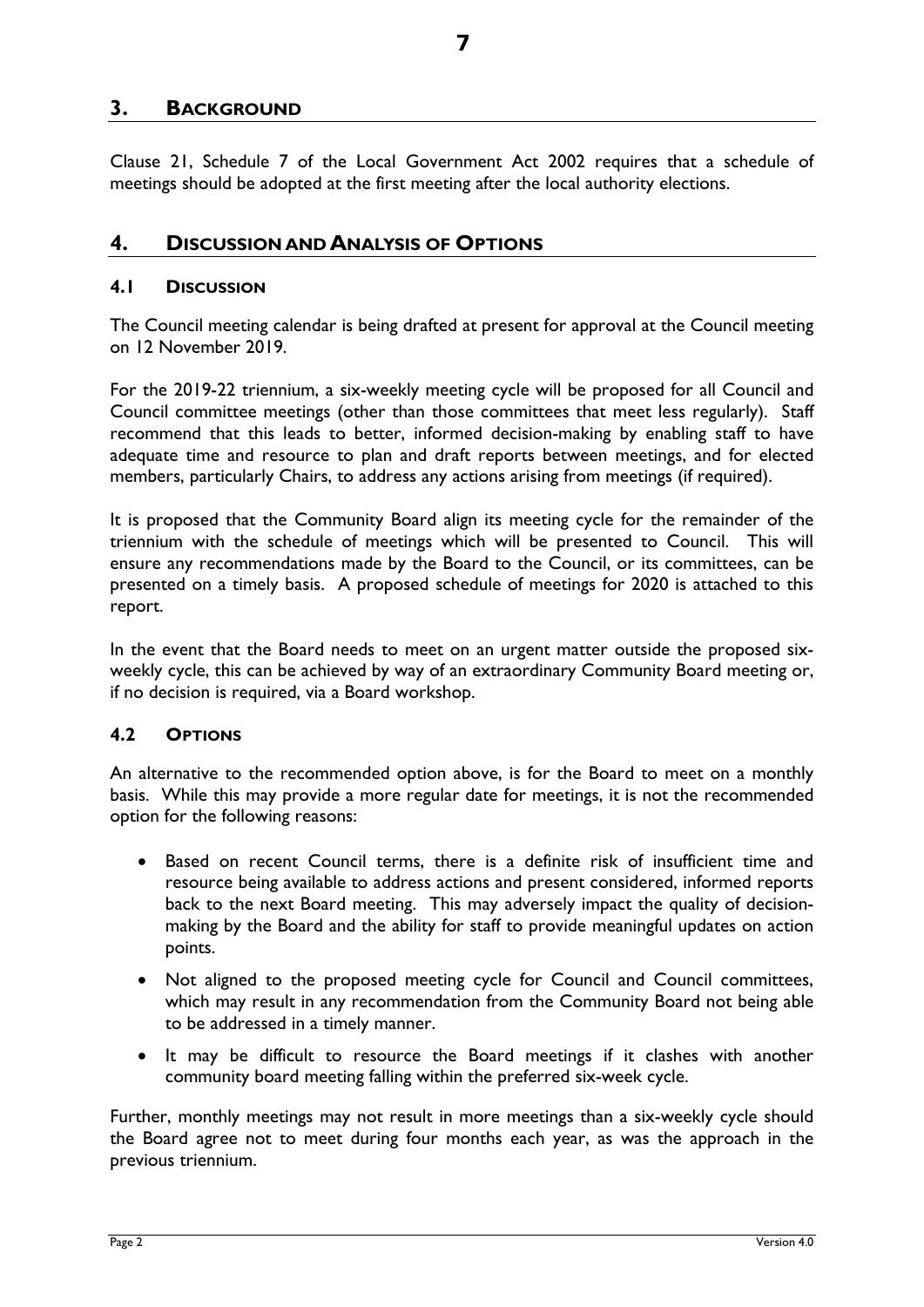## **5. CONSIDERATION**

## **5.1 FINANCIAL**

Nil.

#### **5.2 LEGAL**

The Community Board is required to adopt a schedule of dates for its ordinary meetings in order to comply with the requirements of clause 21, Schedule 7 of the Local Government Act 2002.

## **5.3 STRATEGY, PLANS, POLICY AND PARTNERSHIP ALIGNMENT**

The proposed time and date for the meetings fits in with the rest of the Council calendar.

## **5.4 ASSESSMENT OF SIGNIFICANCE AND ENGAGEMENT POLICY AND OF EXTERNAL STAKEHOLDERS**

(Ascertain if the Significance & Engagement Policy is triggered or not and specify the level/s of engagement that will be required as per the table below (refer to the Policy for more detail and an explanation of each level of engagement):

| <b>Highest</b><br>levels of<br>engagement                                                                                                                                                                               | <b>Inform</b> | <b>Consult</b> | <b>Involve</b><br>$\checkmark$ | <b>Collaborate</b>                                                  | <b>Empower</b> |
|-------------------------------------------------------------------------------------------------------------------------------------------------------------------------------------------------------------------------|---------------|----------------|--------------------------------|---------------------------------------------------------------------|----------------|
| Tick the appropriate<br>box/boxes and specify<br>what it involves by<br>providing a brief<br>explanation of the<br>tools which will be<br>used to engage (refer<br>to the project<br>engagement plan if<br>applicable). |               |                |                                | The Board needs to agree a meeting timetable which suits its needs. |                |

State below which external stakeholders have been or will be engaged with:

| Planned | In Progress | Complete |                                              |
|---------|-------------|----------|----------------------------------------------|
|         |             |          | Internal                                     |
|         |             |          | <b>Community Boards/Community Committees</b> |
|         |             |          | Waikato-Tainui/Local iwi                     |
|         |             |          | Households                                   |
|         |             |          | <b>Business</b>                              |
|         |             |          | <b>Other Please Specify</b>                  |

Comment: The Board will decide this matter as part of the meeting.

## **6. CONCLUSION**

A meeting schedule for forthcoming meetings is required by the Local Government Act 2002. A six-weekly meeting cycle is proposed for the 2019-22 triennium.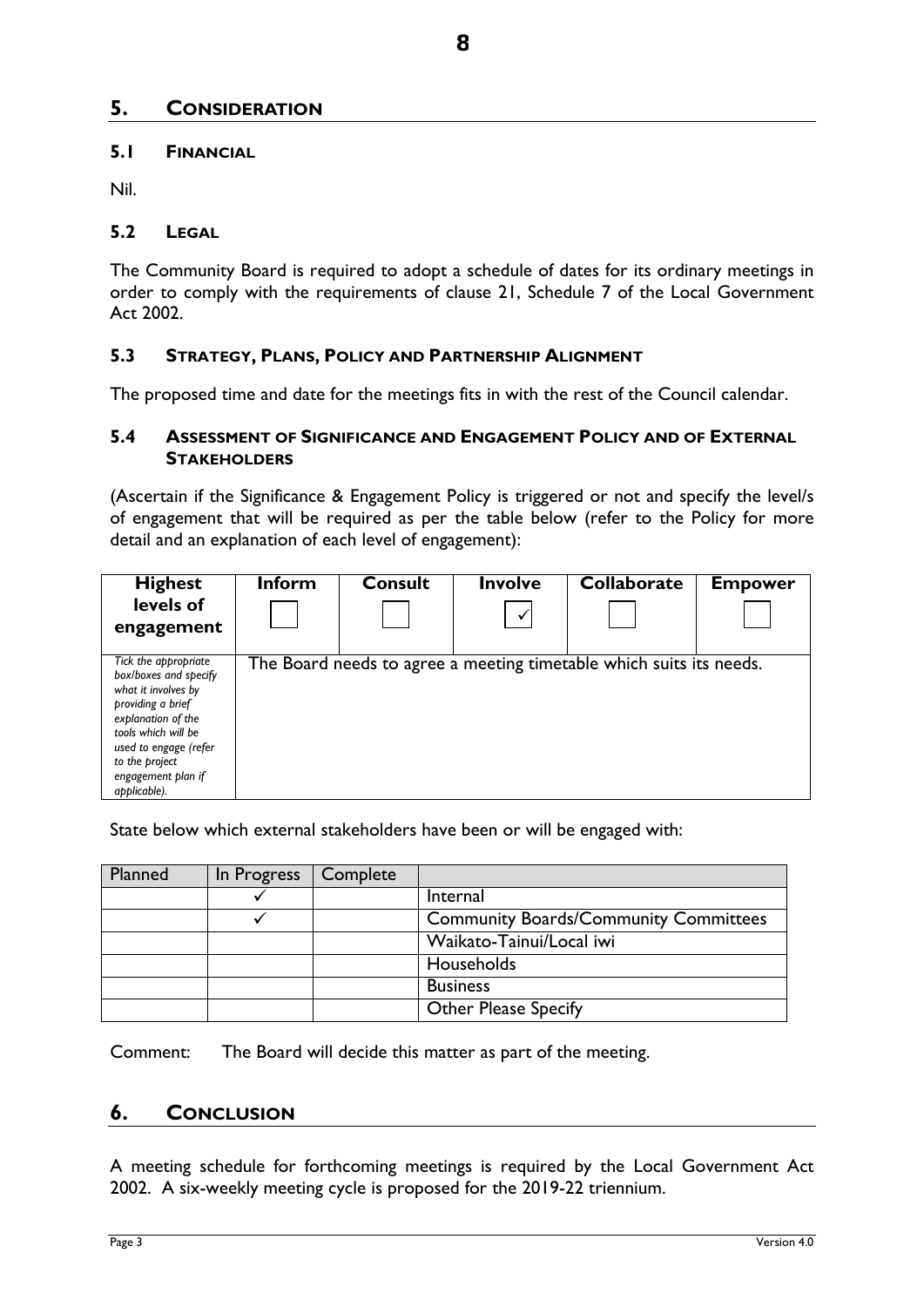# **7. ATTACHMENTS**

Attachment 1 – Proposed 2020 Community Board Schedule of Meetings (RCB)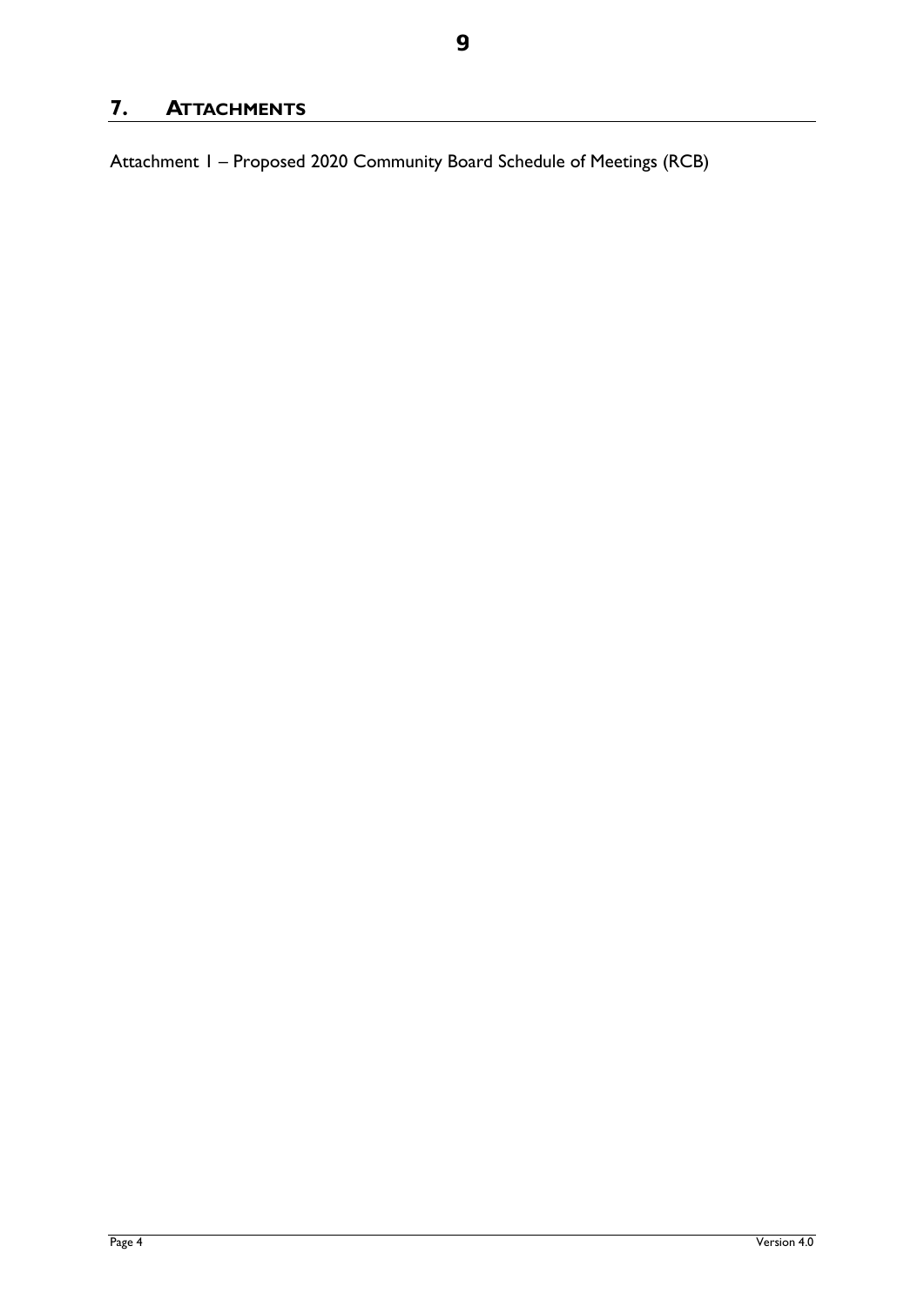



**Raglan Community Board - Proposed Schedule of Meetings 2020 (Option 1)**

|                                          |                        |                       |                |                         |                      |                   |             |                | . .                  |                                   |                 |                           |                               |                    |                        |             |
|------------------------------------------|------------------------|-----------------------|----------------|-------------------------|----------------------|-------------------|-------------|----------------|----------------------|-----------------------------------|-----------------|---------------------------|-------------------------------|--------------------|------------------------|-------------|
|                                          | January                | February              | March          | April                   | May                  | June              |             | July           | August               | September                         |                 | October                   | November                      |                    | December               |             |
|                                          |                        |                       |                |                         |                      |                   | Mon         |                |                      |                                   |                 |                           |                               |                    |                        | <b>Mon</b>  |
| Mon<br>Tues                              |                        |                       |                |                         |                      |                   | Tues        |                |                      | $\overline{1}$                    |                 |                           |                               | $\overline{1}$     |                        | <b>Tues</b> |
| Wed                                      | 1 New Years Day        |                       |                | $1$ RCB                 |                      |                   | Wed         |                |                      | $\overline{2}$                    |                 |                           |                               | $\overline{2}$     |                        | Wed         |
|                                          | 2 Day after New Years  |                       |                | $\overline{2}$          |                      |                   | Thur        |                |                      | $\overline{\mathbf{3}}$           |                 |                           |                               | $\overline{3}$     |                        | Thur        |
|                                          |                        |                       |                | $\overline{\mathbf{3}}$ |                      |                   | Fri         |                |                      | $\overline{4}$                    |                 |                           |                               | $\overline{4}$     |                        | Fri         |
|                                          |                        |                       |                | $\overline{4}$          |                      |                   | Sat         |                |                      | 5 <sub>l</sub>                    |                 |                           |                               | -51                |                        | Sat         |
|                                          |                        |                       |                | 5                       |                      |                   | Sun         |                |                      | 6                                 |                 |                           |                               | 6                  |                        | Sun         |
|                                          |                        | $\mathbf{R}$          |                | 6 Council & Workshop    | $\overline{4}$       | 1 Queens Birthday | Mon         |                |                      |                                   | -5              |                           | <b>Council &amp; Workshop</b> | $\overline{7}$     |                        | Mon         |
|                                          |                        | $\overline{a}$        |                |                         |                      |                   | <b>Tues</b> |                |                      | $\mathbf{R}$                      | -61             | $\mathbf{R}$              |                               |                    |                        | <b>Tues</b> |
|                                          |                        | -51                   |                | 8                       |                      | ्द                | Wed         |                | 5RCB                 | $\overline{9}$                    | $\overline{7}$  | $\overline{a}$            |                               | $9$ <sub>RCB</sub> |                        | Wed         |
|                                          |                        | 6 Waitangi Day        |                | -9                      |                      |                   | Thur        |                |                      | 10                                | -8              | 5                         |                               | 10 <sup>1</sup>    |                        | <b>Thur</b> |
|                                          |                        |                       |                | 10 Good Friday          | $\mathbf{R}$         | - 51              | Fri         | 10             |                      | 11                                | $\mathbf{q}$    | 6                         |                               | 11                 |                        | Fri         |
|                                          |                        | 8                     |                | 11                      |                      | 6                 | Sat         | 11             |                      | 12                                | 10 <sup>1</sup> |                           |                               | 12                 |                        | Sat         |
|                                          |                        |                       |                | 12                      | 10                   | $\overline{7}$    | Sun         | 12             |                      | 13                                | 11              |                           |                               | 13                 |                        | Sun         |
|                                          |                        | 10                    |                | 13 Easter Monday        | 11                   | - 81              | Mon         | 13             | O Council & Workshop | 14                                | 12              | $\mathbf{q}$              |                               |                    | 4 Council & Workshop   | Mon         |
|                                          |                        | 11                    | 1 <sup>1</sup> | 14                      | 12                   | - 91              | Tues        | 14             | 11                   | 15                                | 13              | 10                        |                               | 15                 |                        | <b>Tues</b> |
|                                          |                        | 12                    | 11             | 15                      | $13$ RCB             | 10 <sup>1</sup>   | Wed         | 15             | $\overline{12}$      | $16$ <sub>RCB</sub>               | 14              | 11                        |                               | 16                 |                        | Wed         |
|                                          |                        | 13                    | 12             | 16                      | 14                   | 11                | Thur        | 16             | 13                   | 17                                | 15              | 12                        |                               | 17                 |                        | <b>Thur</b> |
|                                          |                        | 14                    | 13             | 17                      | 15                   | 12                | Fri         | 17             | 14                   | 18                                | 16              | 13                        |                               | 18                 |                        | Fri         |
|                                          |                        | 15                    | 14             | 18                      | 16                   | 13                | Sat         | 18             | 15                   | 19                                | 17              | 14                        |                               | 19                 |                        | Sat         |
|                                          |                        | 16                    | 15             | 19                      | 17                   | 14                | Sun         | 1 <sup>c</sup> | 16                   | 20                                | 18              | 15                        |                               | 20 <sup>1</sup>    |                        | Sun         |
|                                          |                        | 17                    | 16             | 20                      | 8 Council & Workshop | 15                | Mon         | 20             | 17                   | 21<br><b>uncil &amp; Workshop</b> | 19              | 16                        |                               | 21                 |                        | Mon         |
|                                          |                        | 18                    | 17             | 21                      | 19                   | 16                | Tues        | 21             | 18                   | 22                                | 20              | 17                        |                               | 22                 |                        | <b>Tues</b> |
|                                          |                        | $19$ RCB              | 18             | 22                      | 20                   | 17                | Wed         | 22             | 19                   | 23                                | 21              | 18                        |                               | 23                 |                        | Wed         |
|                                          |                        | 20                    | 19             | 23                      | 21                   | 18                | Thur        | 23             | 20                   | 24                                | 22              | 19                        |                               | 24                 |                        | Thur        |
|                                          |                        | 21                    | 20             | 24                      | 22                   | 19                | Fri         | 24             | $\overline{21}$      | 25                                | 23              | 20                        |                               | 25 Xmas day        |                        | Fri         |
|                                          |                        | 22                    | 21             | 25 Anzac Day            | 23                   | 20                | Sat         | 25             | 22                   | 26                                | 24              | 21                        |                               |                    | 26 Boxing Day          | Sat         |
|                                          |                        | 23                    | 22             | 26                      | 24                   | 21                | Sun         | 26             | 23                   | 27                                | 25              | 22                        |                               | 27                 |                        | Sun         |
|                                          | 27 Auckland Aniversary | 24 Council & Workshop | 23             | 27 Anzac day observed   | 25                   | 22                | Mon         | 27             | 24                   | 28                                |                 | 23<br>26 Labour Day       |                               |                    | 28 Boxing day observed | Mon         |
|                                          |                        | 25                    | 24             | 28                      | 26                   | 23                | Tues        | 28             | $\overline{25}$      | 29                                | 27              | 24                        |                               | 29                 |                        | <b>Tues</b> |
|                                          |                        | 26                    | 25             | 29                      | 27                   | 4 Council - AP    | Wed         | 29             | 26                   | 30                                |                 | 25<br>$28$ <sub>RCB</sub> |                               | 30 <sup>1</sup>    |                        | <b>Wed</b>  |
|                                          |                        |                       |                |                         |                      | <b>RCB</b>        |             |                |                      |                                   |                 |                           |                               |                    |                        |             |
|                                          | 30                     | 27                    | 26             | 30                      | 28                   | 25                | Thur        | 30             | 27                   |                                   | 29              | 26                        |                               | 31                 |                        | Thur        |
|                                          | 31                     | 28                    | 27             |                         | 29                   | 26                | Fri         | 31             | 28                   |                                   | 30              | 27                        |                               |                    |                        | Fri         |
|                                          |                        | 29                    | 28             |                         | 30                   | 27                | Sat         |                | 29                   |                                   | $31$            | 28                        |                               |                    |                        | Sat         |
|                                          |                        |                       | 29             |                         | 31                   | 28                | Sun         |                | 30                   |                                   |                 | 29                        |                               |                    |                        | Sun         |
|                                          |                        |                       | 30             |                         |                      | uncil & Workshop  | Mon         |                | 31                   |                                   |                 | 30 <sup>7</sup>           |                               |                    |                        | Mon         |
| Thur<br>Fri<br>Sat<br>Sun<br>Mon<br>Tues |                        |                       | 31             |                         |                      | 30 <sup>1</sup>   | Tues        |                |                      |                                   |                 |                           |                               |                    |                        | Tues        |
|                                          | January                | February              | <b>March</b>   | April                   | May                  | June              |             | July           | August               | September                         |                 | October                   | <b>November</b>               |                    | December               |             |
|                                          |                        |                       |                |                         |                      |                   |             |                |                      |                                   |                 |                           |                               |                    |                        |             |

**10**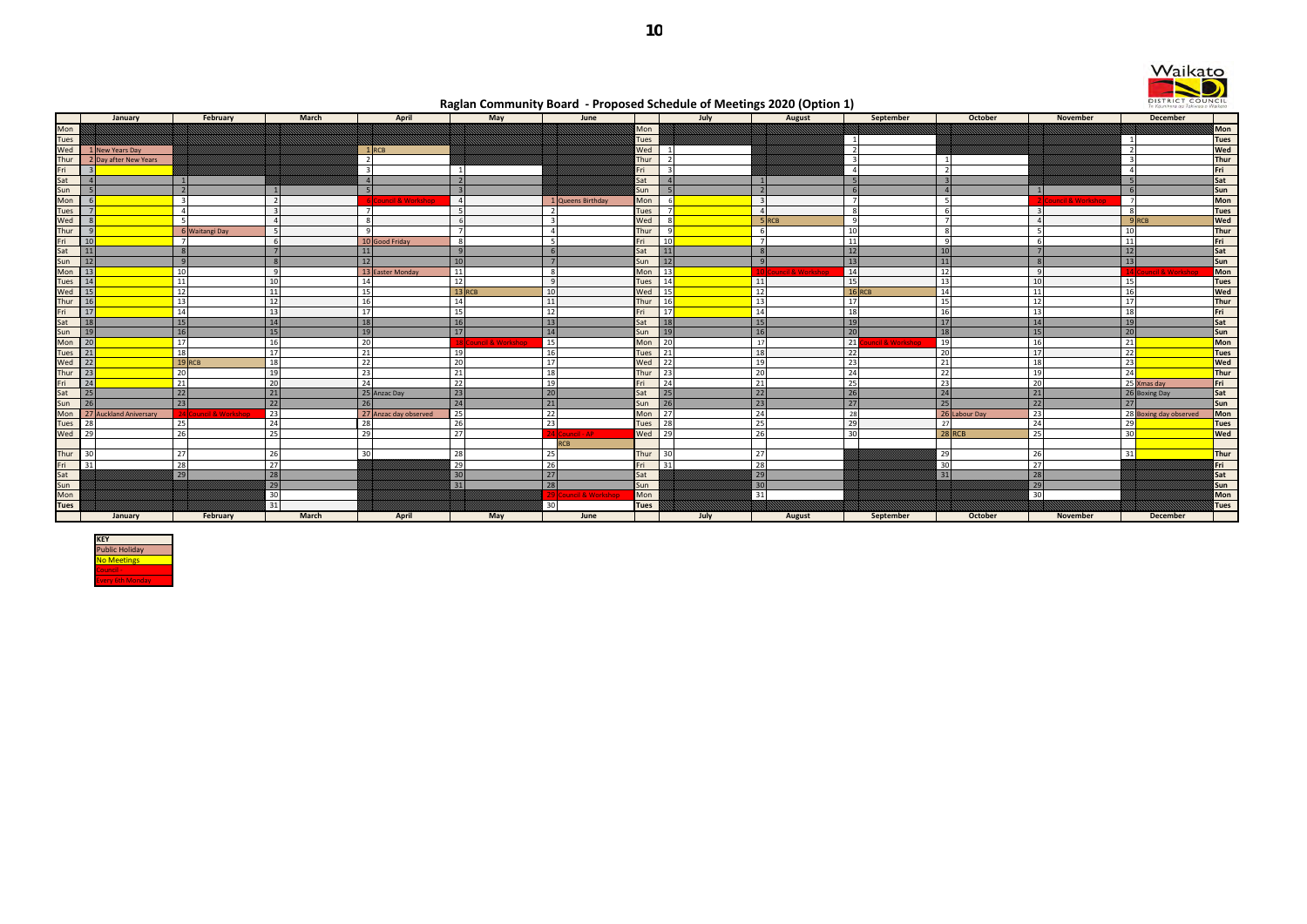

| To                              | Raglan Community Board                                                      |  |  |
|---------------------------------|-----------------------------------------------------------------------------|--|--|
| From                            | Gavin Ion                                                                   |  |  |
|                                 | <b>Chief Executive</b>                                                      |  |  |
| <b>Date</b>                     | 21 October 2019                                                             |  |  |
|                                 | <b>Prepared by   Brendan Stringer</b>                                       |  |  |
|                                 | <b>Democracy Manager</b>                                                    |  |  |
| <b>Chief Executive Approved</b> | Y                                                                           |  |  |
| Reference #                     | GOV0506/2384323                                                             |  |  |
| <b>Report Title</b>             | <b>Explanation of Statutory Matters affecting Elected</b><br><b>Members</b> |  |  |

## **1. EXECUTIVE SUMMARY**

As required by clause 21(5) of Schedule 7 of the Local Government Act 2002, the Chief Executive is to provide or arrange a general explanation of the Local Government Official Information and meetings Act 1987 and other legislation affecting members.

A summary of relevant legislation is set out in the attachment to this report.

## **2. RECOMMENDATION**

## **THAT the report from the Chief Executive be received.**

## **3. ATTACHMENTS**

1 – Explanation of legislation affecting elected members.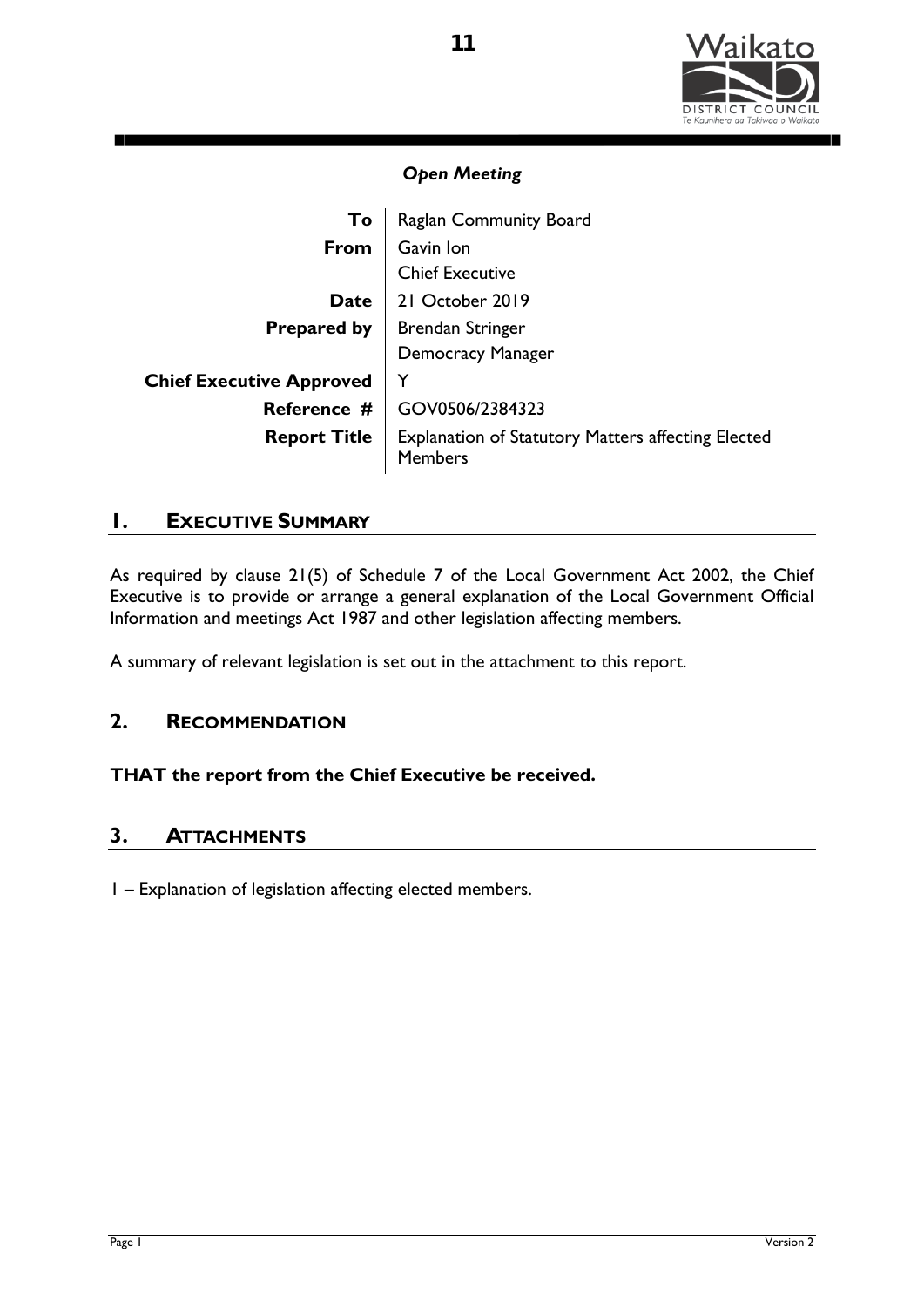# **Attachment – Explanation of Legislation**

## **Local Government Official Information and Meetings Act 1987 ('LGOIMA')**

#### *Access to Local Authority Information*

LGOIMA makes available to the public official information held by the Council and promotes the open and public transaction of business at Council meetings.

The guiding principle of LGOIMA is that the Council must make all information available to the public unless there is a good reason for withholding it. The Act sets out an exhaustive list of grounds for withholding information.

Any person may request that specified official information be made available. The Council is required to make a decision on the request no later than 20 working days after the day on which the request was received. All responses by the Council are reviewable by the Office of the Ombudsmen.

Any information provided in good faith and in accordance with the Council's duties does not give rise to legal remedies.

#### *Local Authority Meetings*

LGOIMA requires Council meetings to be publicly notified and open to the public. Any agendas, reports or minutes associated with a Council meeting, or circulated to elected members, must be made available to the public – unless there is good reason to withhold that information. Council has the right to exclude the public from the whole or any part of a meeting for any of the reasons specified in section 48 of the LGOIMA.

Minutes of the meetings may be inspected and copies requested by the public. The publication of defamatory matter contained in publicly available agendas or minutes is privileged, unless it can be proven that the Council was predominantly motivated by ill will or took improper advantage of the occasion of publication.

Confidential information given to elected members by the Council must remain confidential and must not be disclosed in public.

## **Local Authorities (Members' Interests) Act 1968 ('LAMIA')**

LAMIA helps protect the integrity of Council's decision-making by ensuring that people are not affected by personal motives when they participate in Council decision-making and cannot use their position to obtain preferential access to contracts.

LAMIA regulates the actions of individual elected members, and also applies to Council committee members (regardless of whether a committee member is also an elected member).

The Act has two main requirements – members cannot:

i. enter into contract with the Council worth more than \$25,000 (incl GST) in a financial year ('the contracting rule'); or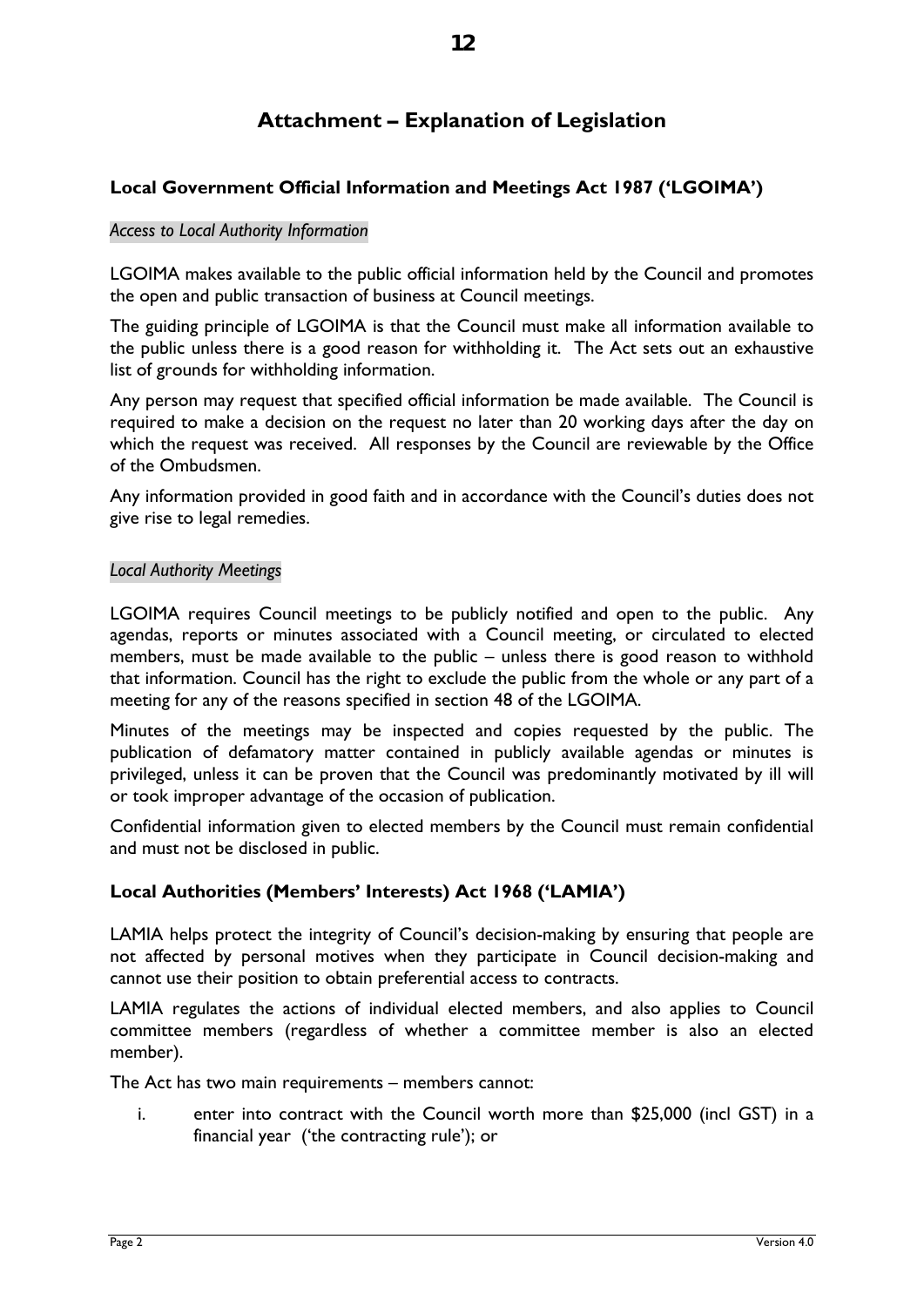ii. participate in matters before the Council in which they have a pecuniary interest, other than an interest in common with the public (the 'discussing and voting rule').

A pecuniary interest is an interest that involves money.

#### *The contracting rule (section 3)*

A member will be automatically disqualified from office if he/she is 'concerned or interested' in contracts with the Council, and the total payments made (or to be made) by the Council exceed \$25,000 (incl GST) in any financial year.

The \$25,000 limit relates to the total value of all payments made under all contracts in which a member is interested during a financial year.

A member can have an indirect interest if the contract is between the Council and another person to whom the member has a personal connection. By way of example only, a spouse/partner, a company in which the member (or their spouse/partner) owns 10% or more of shares, a family trust for which the member (or their spouse/partner) is a beneficiary).

The Office of the Auditor-General ('**OAG**') can give members prior approval and, in limited cases, retrospective approval for contracts that would otherwise disqualify that member under the Act.

The contracting rule does not apply if:

- i. the contract was entered into by a Council committee or a Council officer acting under delegation; and
- ii. the member is not a member of that committee and did not know, and had no reasonable opportunity of knowing, about the contract at the time it was made.

Not all contracts are subject to the contracting rule (e.g. a lease granted to the Council).

If a member breaches the contracting rule, the member will be disqualified from holding office as a member of the Council (or any committee) and is disqualified from being elected as a member (or appointed to a committee) until the next election. It is a criminal offence for a person to act as a member of the Council (or committee) while disqualified.

#### *Discussing and voting rule (section 6)*

Members are not allowed to participate in discussion or voting on any matter before the Council or Council committee in which they have a direct or indirect pecuniary interest, other than an interest in common with the public.

The test used by the OAG is:

*Whether, if the matter were dealt with in a particular way, discussing or voting on that matter could reasonably give rise to an expectation of a gain or loss of money for the member concerned.*

The following factors are relevant when considering whether a member has an interest in common with the public:

- i. the nature of the member's interest (such as the kind of interest, its size or extent, and whether it is a direct or indirect interest);
- ii. the size of the group of people who are also affected; and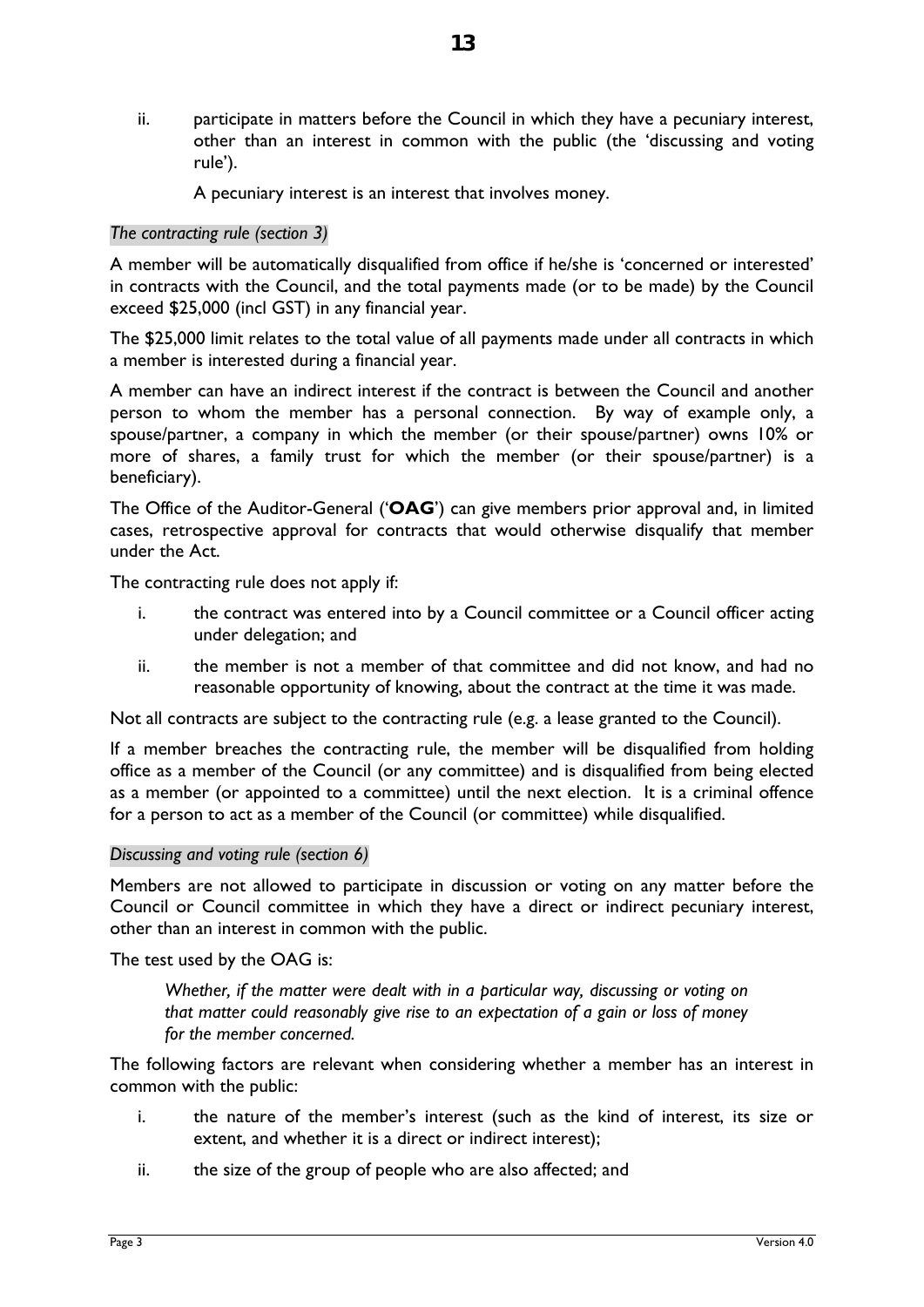iii. whether or not the member's interests and the group's interests are affected in a similar way.

This is often a matter of degree and will always be decided in the circumstances in each situation.

The same requirements around a member having an indirect interest, as noted above in the contracting rule, apply for the discussing and voting rule.

If a member has a pecuniary interest in a matter that is before the Council, or a committee, that member **must**:

- i. declare the existence of a pecuniary interest; and
- ii. abstain from discussion and voting on the matter.

The disclosure and abstention are recorded in the minutes.

There are a number of situations where the discussing and voting rules does not apply (e.g. a member is appointed by the Council to represent a particular activity or organisation, and the member's pecuniary interest is no different from the interest of that activity or organisation).

Again, the OAG can grant an exemption to a member to enable him/her to participate in the discussion or voting within specified parameters.

It is a criminal offence if a member breaches this rule. If convicted, the member becomes incapable of continuing to hold office and a vacancy is created.

## **Crimes Act 1961**

Under sections 105 and 105A of the Crimes Act, it is a crime for any elected member – as an 'official' – to:

- i. corruptly accept, obtain or offer to accept any bribe for the member (or anyone else) for acting, or not acting, in that member's official capacity;
- ii. use or disclose information acquired in that member's official capacity, to obtain (directly or indirectly) an advantage of a pecuniary gain for himself or herself or any other person.

A bribe has a wide definition in the Act, including money, employment or any benefit (whether direct or indirect).

These offences carry a maximum sentence of seven years' imprisonment. If convicted and sentenced to two or more years, the member's office is vacated.

## **Secret Commissions Act 1910**

This legislation brings to members' attention that it is an offence to give or receive gifts, rewards, or other consideration during the course of conducting the affairs of Council.

Any gift or other consideration given, or offered or agreed to be given, to an elected member's close relatives or associates, or anyone chosen by an elected member, is regarded as being given or offered to the elected member (as the Council's agent).

It is also an offence for an elected member to present false or misleading receipts, invoices or accounts to the Council.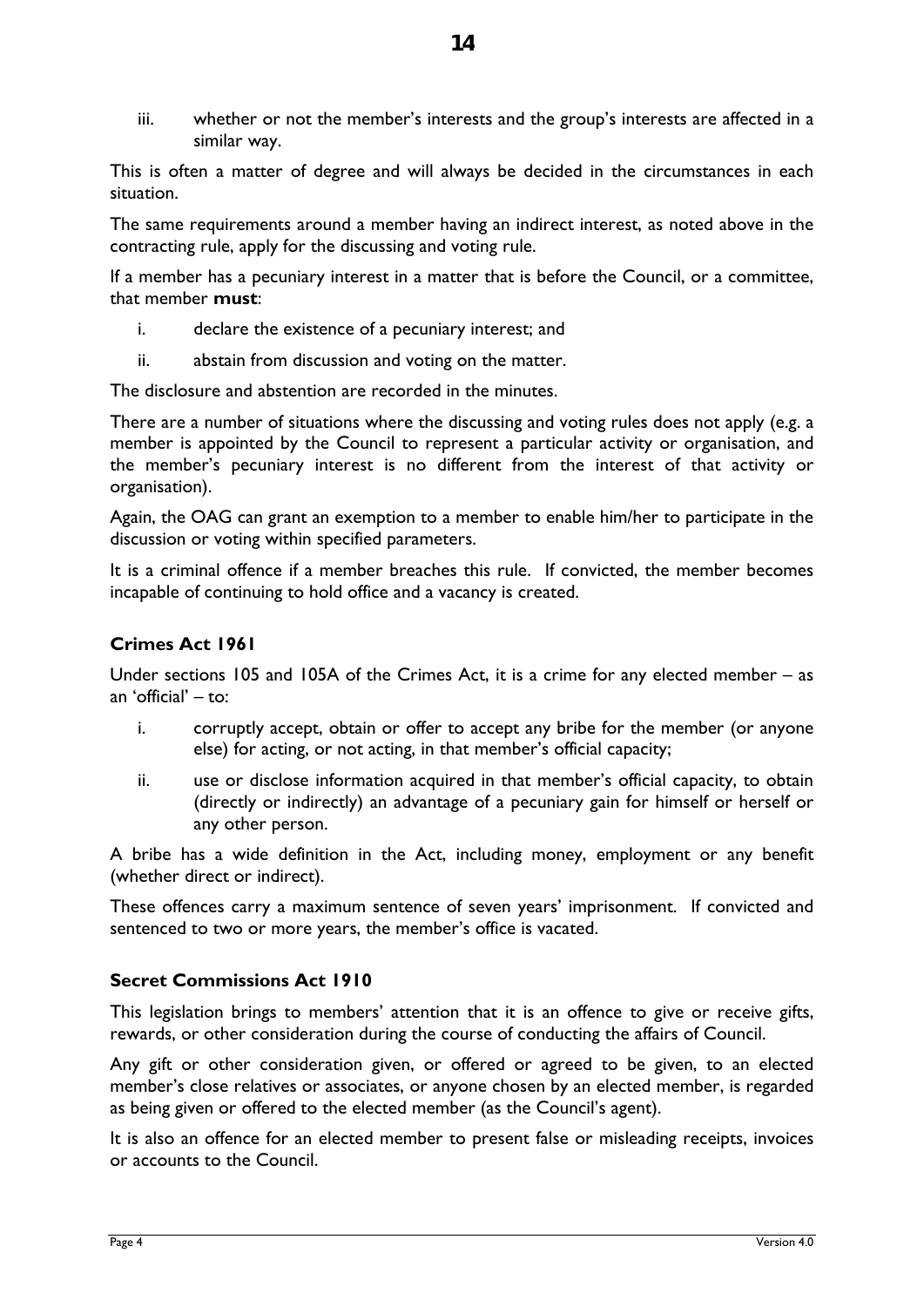If convicted of any offence against the Act, an elected member can be imprisoned for up to seven years. If convicted and sentenced to two or more years, the member's office is vacated.

## **Local Government Act 2002**

Sections 44 to 47 of the Local Government Act 2002 relates to financial loss incurred by local authorities, as a result of unlawful expenditure of money, the unlawful sale of an asset, a liability having been unlawfully incurred, or intentional or negligent failure to collect money the local authority is lawfully entitled to receive.

If the Auditor-General is satisfied that a loss has been incurred, the loss is recoverable as a debt due to the Crown from each member of the local authority jointly and severally.

## **Health and Safety in Work Act 2015**

Under the Act, the Council (as a Person conducting a Business or Undertaking, or 'PCBU') must ensure, so far as reasonably practicable, the health and safety of all workers who work for the Council, and must, so far as is reasonably practicable, provide and maintain a work environment that is without risk to health and safety.

The duties of a PCBU also include the provision of information, training and supervision necessary to keep all persons safe, and to monitor the health of workers and conditions of the workplace for the purpose of preventing injury and illness.

The Act places a specific duty on those holding governance, or senior management. These persons are "officers" under the Act and are in a position to exercise significant influence in relation to the management of business. For the purposes of the Act, the Mayor, councillors and the Executive Leadership Team are officers.

Officers have to keep up to date with health and safety matters, gain an understanding of the risks and hazards associated with Council business, ensure that the PCBU has and uses appropriate resources to eliminate and minimise risks, and ensure that the PCBU has and implements processes for complying with duties under the Act.

Unlike the Executive Leadership Team, the Mayor and Councillors are not required to be directly involved in the day-to-day day management of health and safety. They are, however, still required to take reasonable steps to understand Council's operations and health and safety risks, and to ensure that they are managed so that the organisation meets its legal obligations under the Act.

## **Financial Markets Conduct Act 2013**

This Act governs how financial products are created, promoted and sold, and the ongoing responsibilities of those who offer and trade them. It also regulates the provision of some financial services.

The Act controls offers of financial products (debt, equity, managed investments products), and is likely to affect Council should it choose to go direct to the market with an offer of its own debt securities, such as bonds. The Act sets out the disclosure requirements for offers of financial products.

The Act also provides for fair dealing in relation to financial products and prohibits misleading or deceptive conduct and false, misleading or unsubstantiated representations.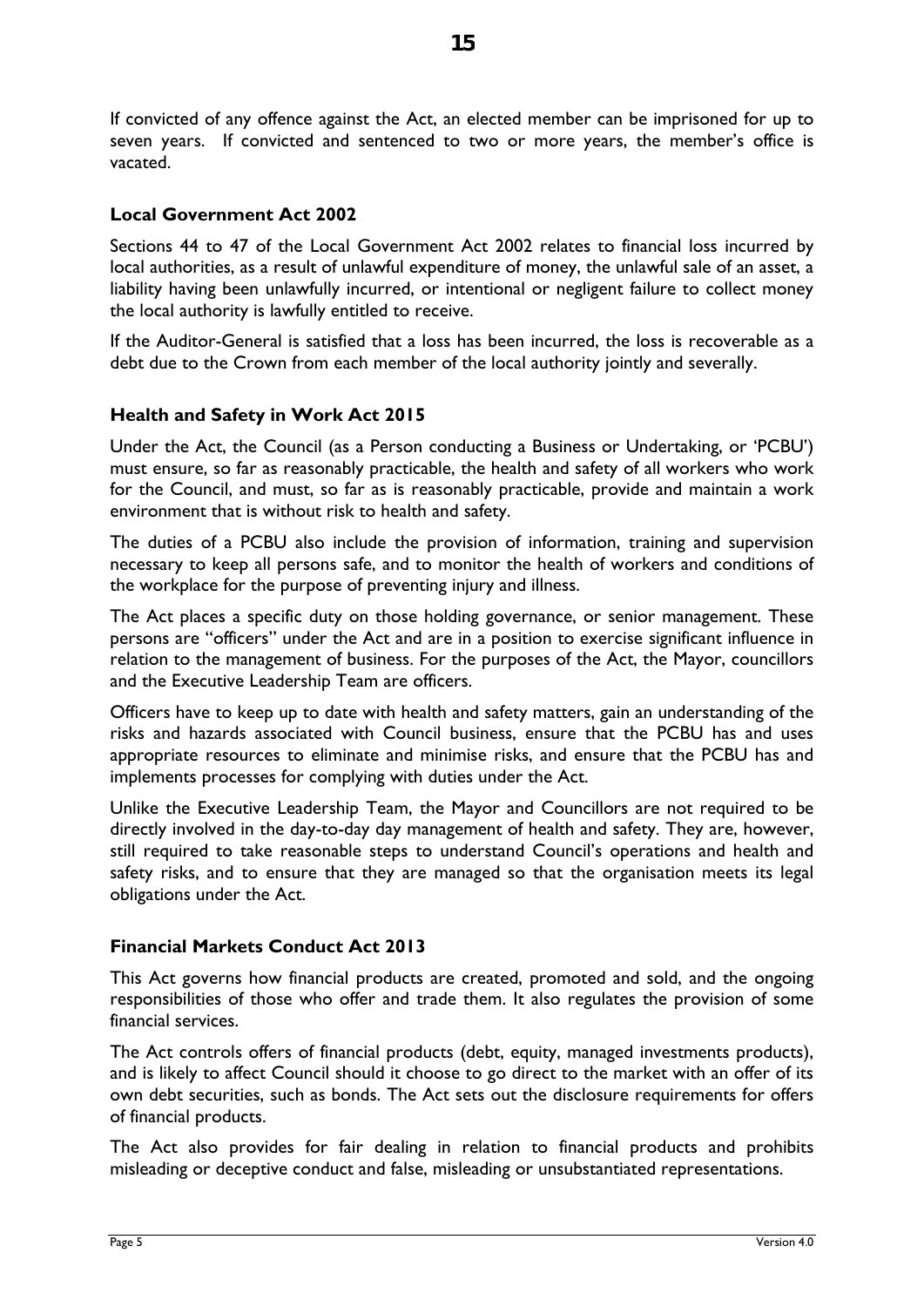Elected members are in a similar position as company directors, i.e. they could be personally liable for breaches of provisions under this Act.

## **Bylaws**

Over the past few years the Council has been working to rationalise the number of bylaws. The current bylaws can be accessed on the Council's website [here.](https://www.waikatodistrict.govt.nz/your-council/plans-policies-and-bylaws/bylaws)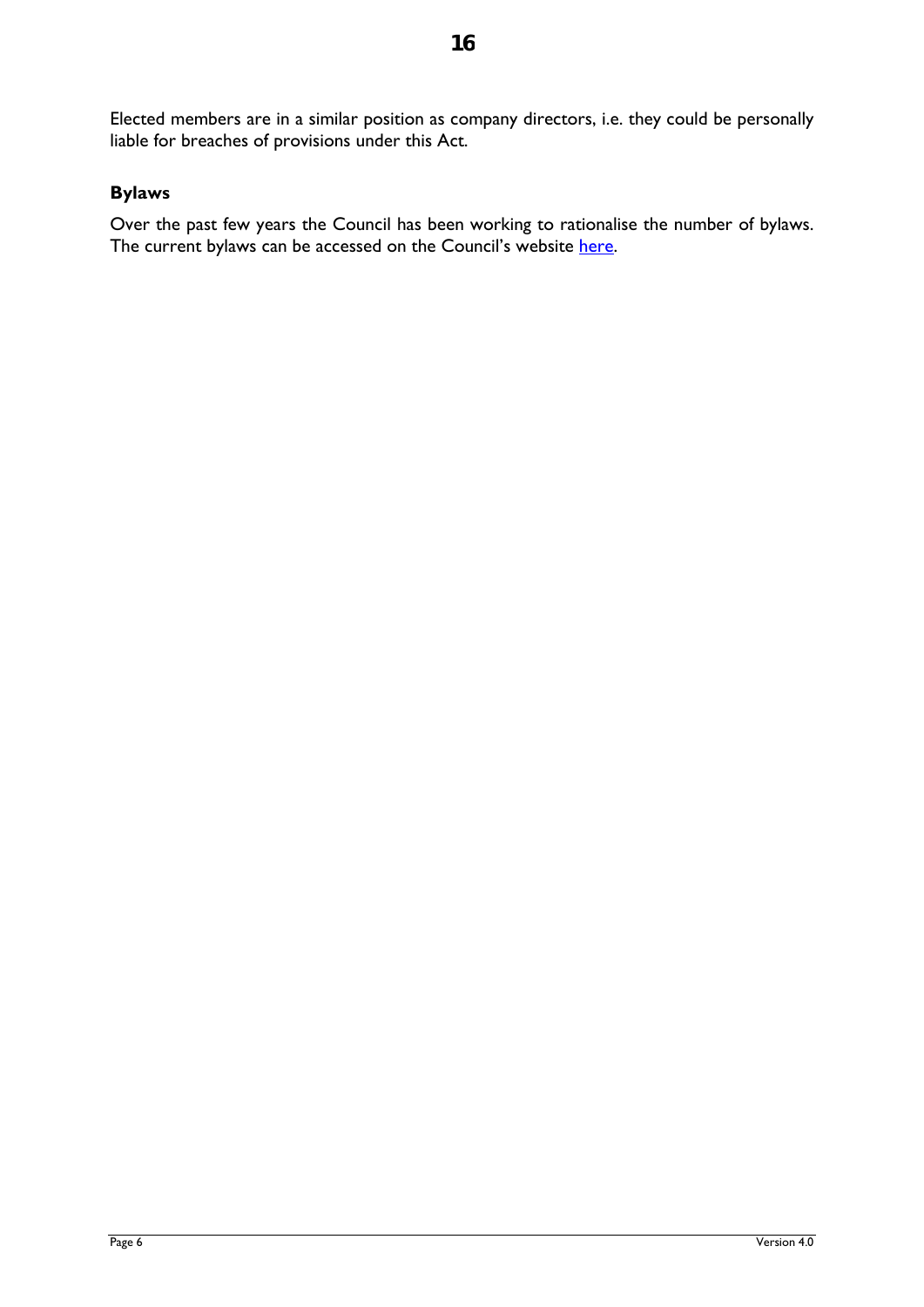

| To                              | Raglan Community Board                  |
|---------------------------------|-----------------------------------------|
| From                            | Clive Morgan                            |
|                                 | General Manager Community Growth        |
| <b>Date</b>                     | 21 October 2019                         |
| <b>Prepared by</b>              | Lianne van den Bemd                     |
|                                 | <b>Community Development Advisor</b>    |
| <b>Chief Executive Approved</b> |                                         |
| <b>Reference/Doc Set #</b>      | CDR0502 / 2380074                       |
| <b>Report Title</b>             | <b>Discretionary Funding Guidelines</b> |

## **1. EXECUTIVE SUMMARY**

To provide the Board with Discretionary Funding Guidelines to assist the decision making process when considering applications for funding.

The Discretionary Funding Guidelines includes:

- Funding Mechanisms
- Who can apply
- Criteria and Eligibility for Grants (as per the Discretionary Grants Policy)
- Funding Rounds
- Application Process

The Community Development Advisor will be in attendance to present current Funding Applications and to assist with any queries around the application process.

## **2. RECOMMENDATION**

**THAT the report from the General Manager Community Growth be received.**

#### **3. ATTACHMENTS**

Discretionary Funding Guidelines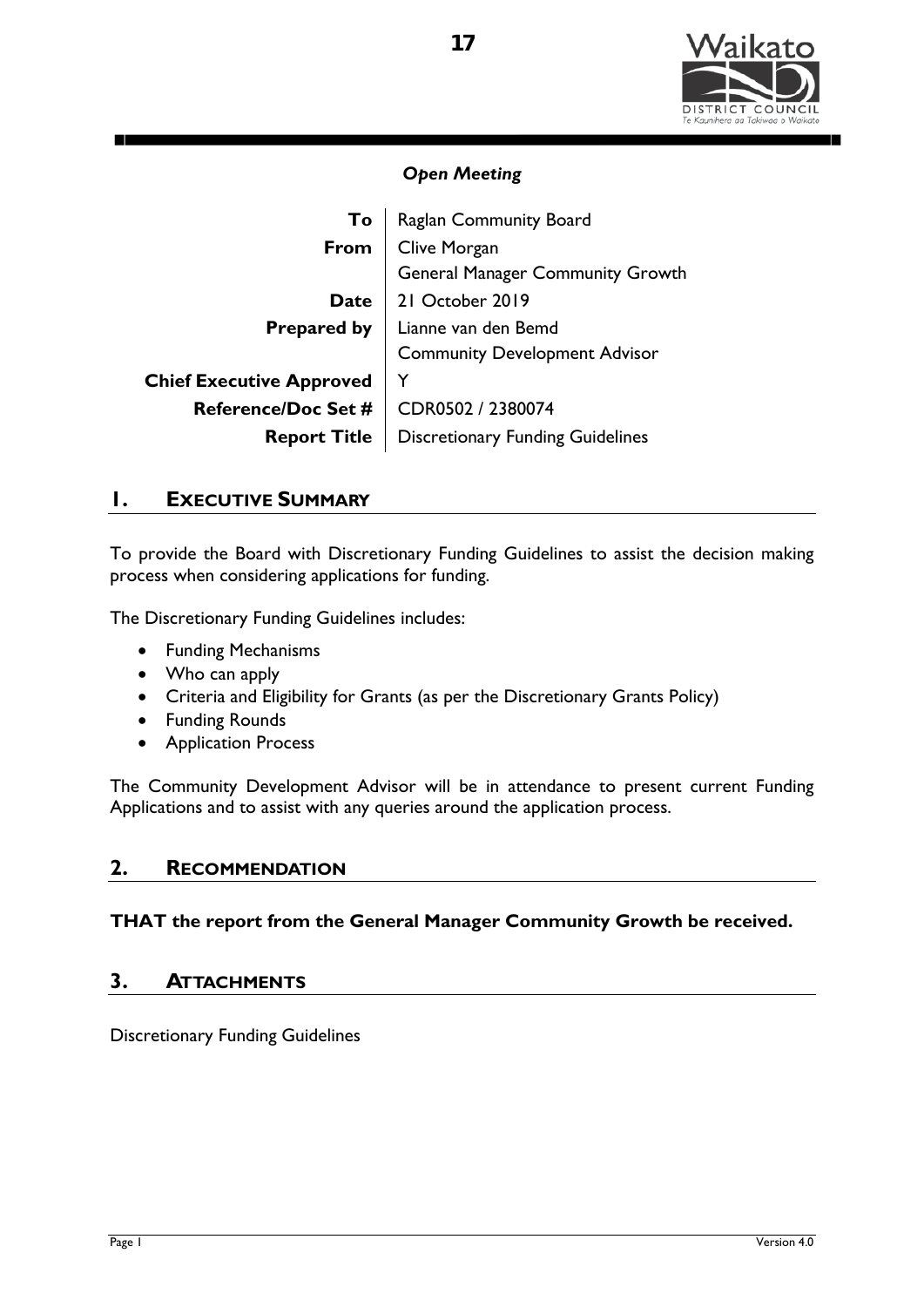

# **DISCRETIONARY FUNDING GUIDELINES How to make a funding application**

*Waikato District Council provides discretionary funding to assist community groups, non-commercial groups and voluntary organisations operating within the council's rural wards, community boards and the Te Kauwhata and Meremere Community Committees areas.*

#### **Funding Mechanisms**

- 1. Waikato District Council Community Boards /Community Committees
- 2. Waikato District Council Discretionary and Funding Committee

#### **Who can apply?**

Any community group, non-commercial group or voluntary organisation can apply for a grant. Specific criteria for each fund is as follows:

1. Waikato District Council Community Boards and the Te Kauwhata and Meremere Community Committees

Community boards and the Te Kauwhata and Meremere Community Committees allocate grants for events and projects in their areas. Applicants must outline how their event or project will contribute to the community board area and wider community. The relevant community board or committee has responsibility for determining grant applications in their area.

2. Waikato District Council Discretionary & Funding Committee

The Discretionary & Funding Committee allocates grants from the Events Fund and the Rural Ward Fund. Rural Ward grants are available for projects and initiatives in rural areas and areas that are not served by a community board. Events grants are only available for events held within the Waikato District Council area.

#### **Criteria for grants**

Applications are required to meet the following criteria:

- a) Applications will be accepted from community groups, non-commercial groups and voluntary organisations. Applications from individuals will not be accepted.
- b) Applications will need to be made to the relevant community board or committee, or to Council's Discretionary & Funding Committee.
- c) Applications for Christmas parade/events will need to be made to the relevant community board or community committee.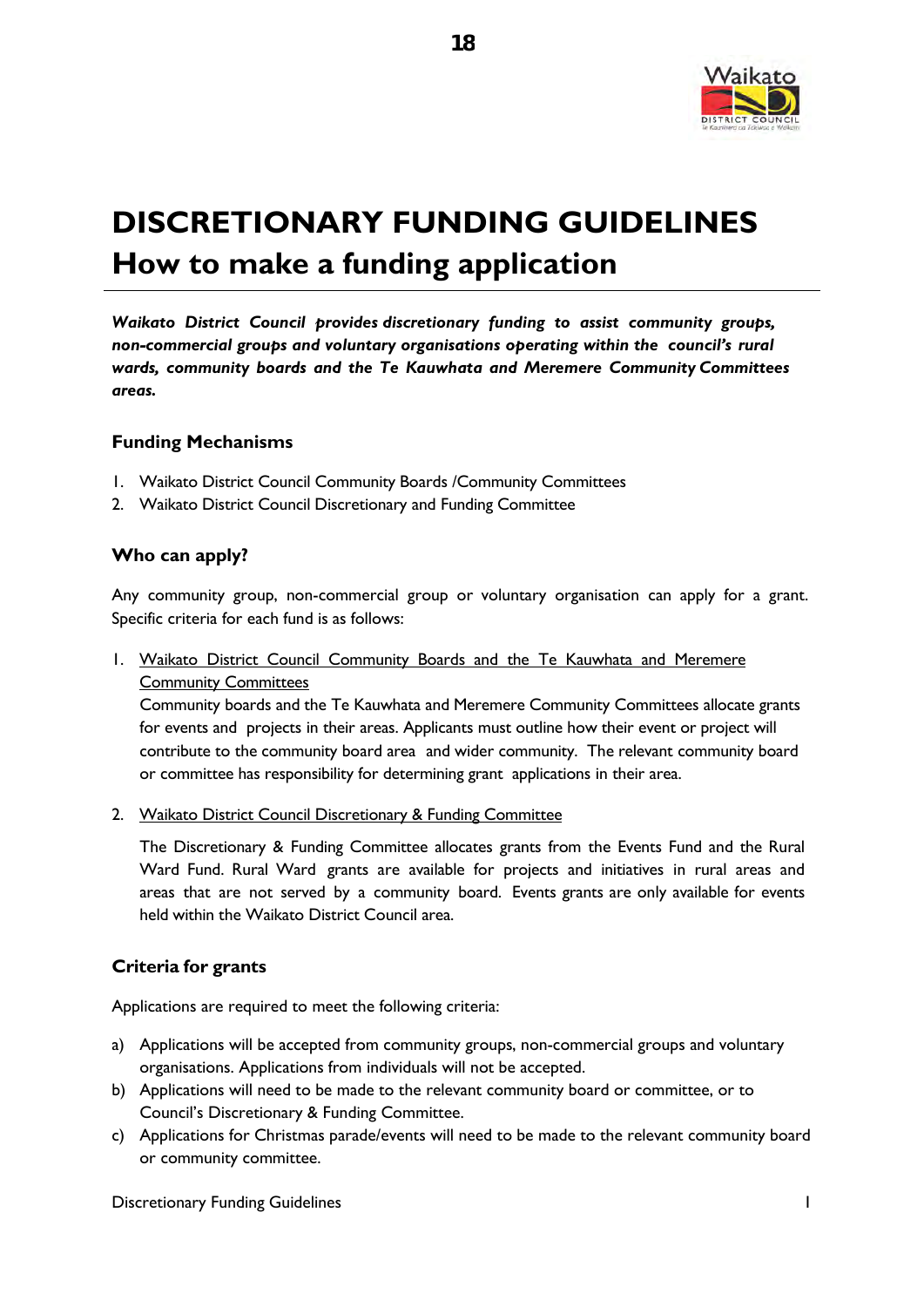- d) Applications for Anzac events will need to be made the Discretionary & Funding Committee only. Discretionary Grants Policy 2018 3
- e) Applicants need to describe in their application why the event or project is important to the community and how the wider community will benefit by the event or project.
- f) Grants up to \$5000 can be funded up to 100% at the discretion of the relevant community board or committee or Council's Discretionary & Funding Committee. For grants above \$5000 a funding cap of 75% applies
- g) Applicants can have in-kind contributions recognised in terms of the non-grant funding component provided they demonstrate good community engagement.
- h) Applications must detail how the monies sought will specifically be used and how the balance of the monies required for the event or project will be obtained. All grant applications must include a detailed budget for the event or project.
- i) Capital expenditure items may be considered for grant applications.
- j) Applicants can make more than one application for a grant within a 12-month period provided that the grant being sought is for a different project or event and an accountability statement has been completed.
- k) Applications may be considered from schools where the Ministry of Education will not fully fund the project and the benefits are for the wider community. (maintenance and operational costs are excluded).
- l) Grants will not be considered for events or projects that have already occurred / projects completed (i.e. no retrospective funding).
- m) Grants will not be considered for ongoing operational & maintenance cost.
- n) Grants will not be given to oppose consent decisions, attend conferences or to contest legal cases.
- o) Applications from commercial entities will not be considered.
- p) Multiple applications through the discretionary grants funding cycle made to the community boards, community committees and Discretionary & Funding Committee for a local event can be considered provided there is wide community benefit.
- q) Applications above \$1000 will need to complete the prescribed application form, provide relevant quotes and financial statements.
- r) Applications under \$1000 will only need to provide a cover letter describing the event/project and relevant quotes.
- s) The project or event must take place in the Waikato District Council area of jurisdiction.
- t) Council-owned property i.e. halls managed by hall committees and who receive a targeted rate are not eligible for funding.

## **Eligibility Criteria**

Applications are required to meet the following eligibility criteria:

a)

- b) Applicants must demonstrate that they will be undertaking a project or event that benefits particular community/communities within the Waikato district.
- c) Applicants must be based in the Waikato district or offering services to a community/communities in the district.
- d) Applicants must be either a not for profit organisation OR a registered charitable trust, charitable entity or incorporated society.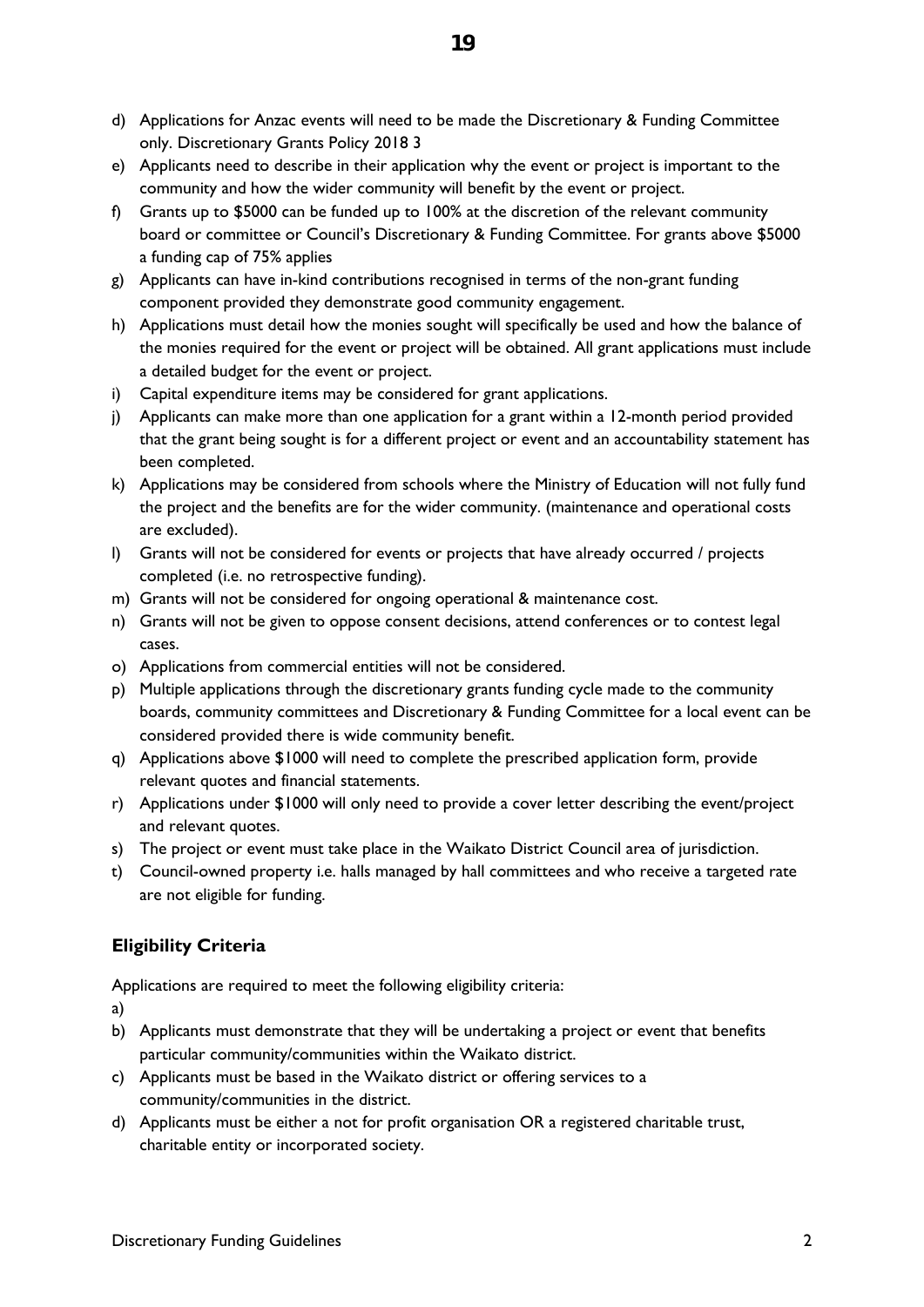- e) Incomplete or non-complying applications will not be considered. If an application is considered to be incomplete the applicant will be given five working days to submit the required outstanding information. If the required information is not received within five working days the entire application will be returned to the applicant.
- f) Successful applicants must complete a project accountability report within 2 months of the completion of the project before being eligible for further funding. This is essential for auditing requirements.
- g) Applicants or their agent will be required to attend the community board / community committee and the Discretionary & Funding Committee to present their application. For applications where an applicant cannot attend the meeting, they need to advise in advance their unavailability to the Community Development Advisor

## **Funding Rounds**

Applications for Waikato District Council funds close on the First Friday of February, April, July, and October.

## **Presenting your application**

Applications are generally considered in the month following the closing date. Applicants are advised in writing (letter and/or email) the date and time of the meeting.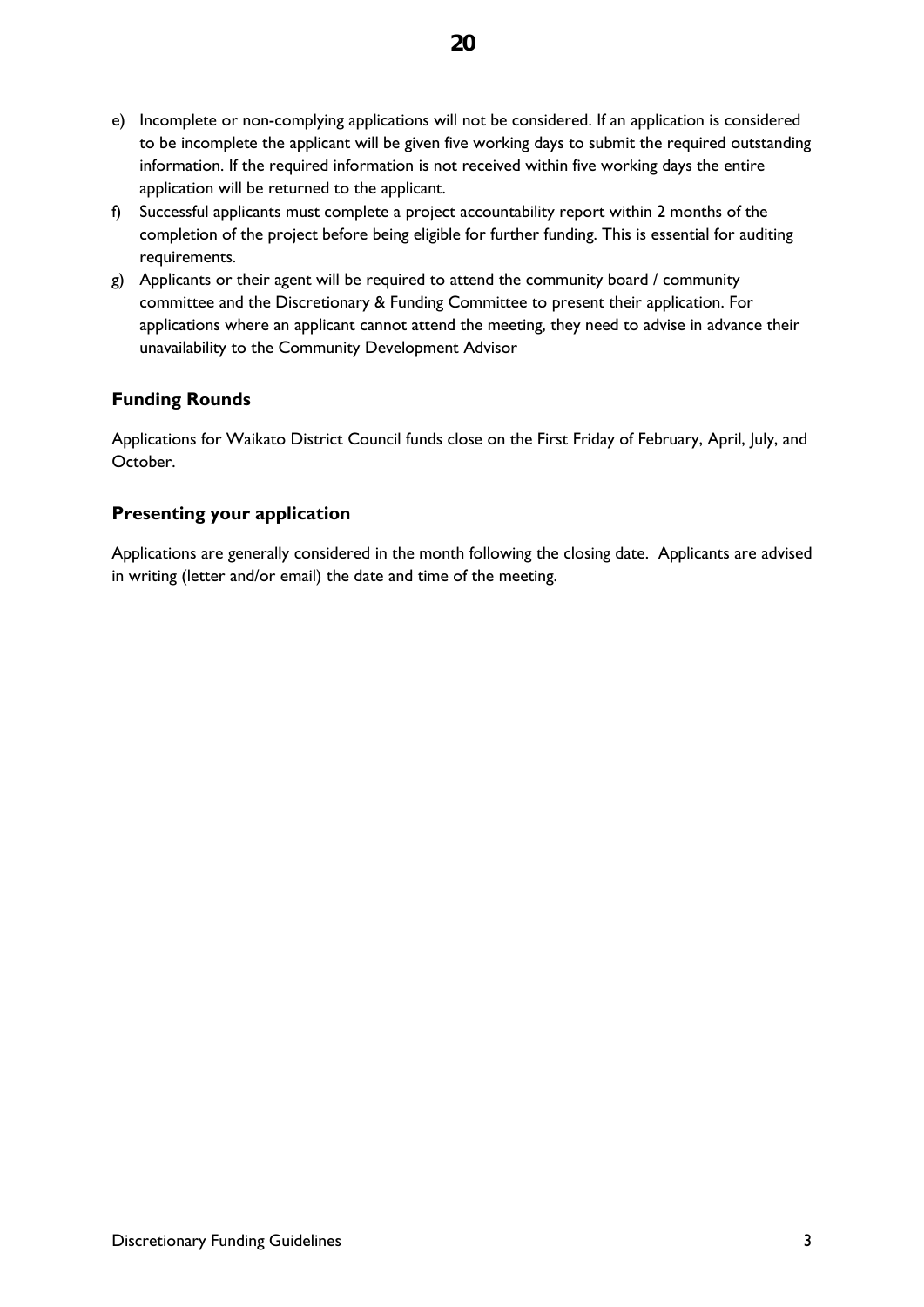# **Guide to Application Form**

Prior to submitting your application, please contact the Waikato District Council's community development co-ordinator, on 0800 492 45 Ext 5732 or 5650, to discuss your application requirements and confirm that your application meets the eligibility criteria.

- □ Applications must be completed in the document provided and emailed to Funding [funding@waidc.govt.nz](mailto:funding@waidc.govt.nz)
- $\Box$  All parts of the application need to be completed and all supporting information supplied.
- $\Box$  Please note that incomplete applications WILL NOT be considered and will be returned.

The following documentation must be supplied with your application:

- $\Box$  A copy of the last reviewed or audited accounts (whichever applies) for your organisation/group/club
- $\Box$  A copy of the last three months bank statements
- $\Box$  A copy of any documentation verifying your organisations legal status
- $\Box$  Encoded deposit slip to enable direct credit of any grant payment made
- $\Box$  Include copies of written quotes (these must match the Funding Requirements in section 4.)

#### **Section 1 – Your details**

- $\Box$  You need to provide the name and purpose of your organisation, address details and contact details for someone who we can contact in relation to the application.
- □ Charities Commission number (if you have one)
- $\Box$  If your organisation is GST registered, you must provide the GST number. Bank details are also required.

#### **Section 2 – Community Well-beings and Outcomes**

In order to be considered for funding, your project /event needs to contribute to one or more of the Waikato District Council's community well-beings and outcomes. Please tick at least one box on the form to indicate which wellbeing and outcome your project /event contributes to.

WAIKATO DISTRICT COMMUNITY WELL-BEINGS

| people have a voice in their future, choice in their lives and a sense of                                                             |
|---------------------------------------------------------------------------------------------------------------------------------------|
| use of land, infrastructure, regulation of activities, tourism                                                                        |
| communities and individuals participating in recreation, creative and cultural<br>activities, arts, history, heritage and traditions. |
| environmental outcomes our community wants to achieve, and how they<br>prioritise the actions to achieve them.                        |
|                                                                                                                                       |

#### WAIKATO DISTRICT COMMUNITY OUTCOMES

| Accessible Waikato  | A district where the community's access to transport infrastructure and<br>technology meets its needs. |
|---------------------|--------------------------------------------------------------------------------------------------------|
| Sustainable Waikato | A district where growth is managed effectively and natural resources are                               |

- protected and developed for future generations.
- *Thriving Waikato* A district that prides itself on economic excellence, where heritage and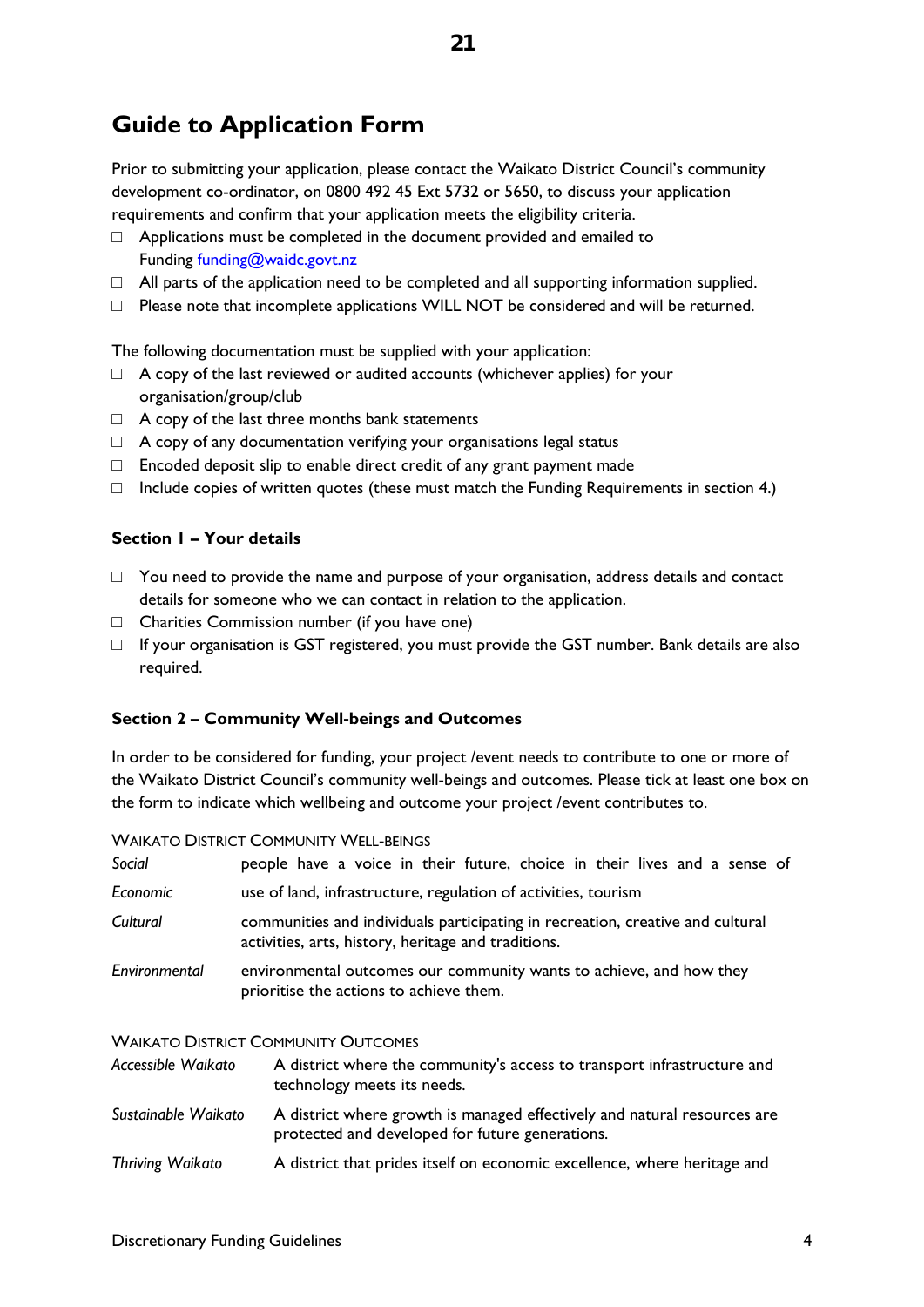|                        | culture are protected and celebrated.                                     |
|------------------------|---------------------------------------------------------------------------|
| <b>Healthy Waikato</b> | A district with services and activities that promote a healthy community. |
| Safe Waikato           | A district where people feel safe and supported within their communities. |

#### **Section 3 – Your event or project**

 $\Box$  Describe your event or project – what, when, where, why and who will benefit.

#### **Section 4 – Funding requirements**

Details of the cost of your project or event need to be provided in this section. You can complete the relevant part of the form OR if there is not enough room, you can attach additional budget details on a separate piece of paper. Please advise:

- □ Cost of the event/project
- □ How much funding is being sought from Waikato District Council
- □ What the funding will be used for
- □ Who is involved and how many volunteers
- $\Box$  Have described how the wider community will benefit from the event/project

You need to show here that you have enough funds to cover the total cost of your project/event. This includes details of alternative funding sources already accessed, or likely to be accessed. If you have received previous funding from the Waikato District Council in the last two years, you need to provide details of that.

Attachments required for section 4: Written proof of supplementary funding already raised or copies of applications to other funders (which are pending decision).

If your organisation is governed by another body (ie national or regional) you must provide a copy of any documentation verifying your organisations legal status. You may also provide a letter of support from the organisation's trustees/executive committee, along with any additional information in support of your application such as, newspaper articles, recent newsletters, letters of support etc.

#### **How do I know if our application is successful?**

If the committee or community board approves your application, the council will advise the contact person in writing and arrange for the grant to be paid.

If your application is not approved, the council will advise the contact person in writing.

#### **What else you should know**

- Groups benefiting from discretionary funding need to acknowledge the council's contribution, for example through brochures or billboards.
- Grants will automatically lapse if not uplifted within 12 months.
- Your organisation MUST complete an accountability form within 2 months on completion of the project.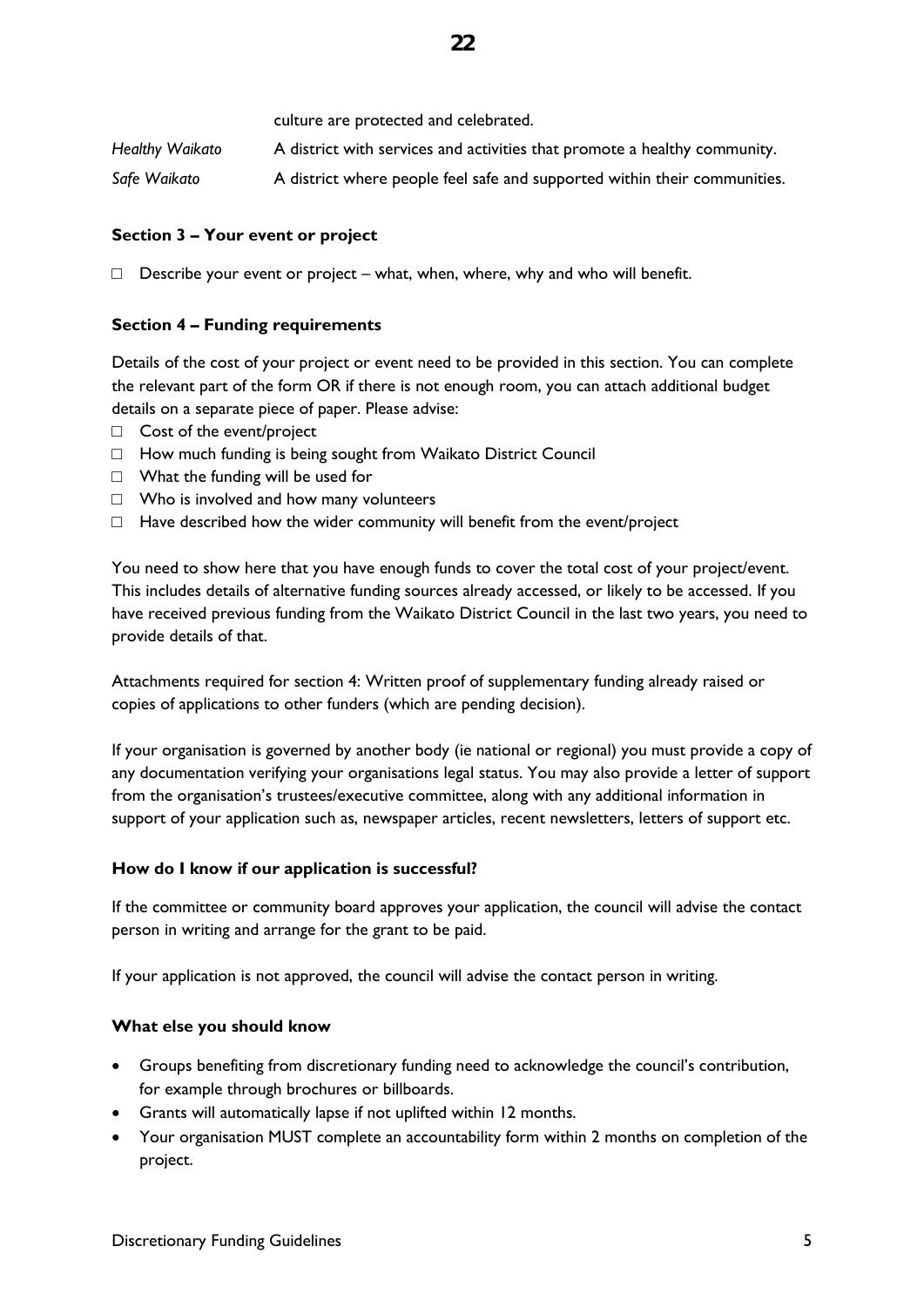

| To                              | Raglan Community Board                       |
|---------------------------------|----------------------------------------------|
| From                            | <b>Tony Whittaker</b>                        |
|                                 | <b>Chief Operating Officer</b>               |
| <b>Date</b>                     | 21 October 2019                              |
|                                 | <b>Prepared by   Andrew Nimmo</b>            |
|                                 | Project Accountant                           |
| <b>Chief Executive Approved</b> |                                              |
| <b>Reference/Doc Set #</b>      | <b>GOV0507</b>                               |
| <b>Report Title</b>             | Discretionary Fund Report to 21 October 2019 |

## **1. EXECUTIVE SUMMARY**

To update the Board on the Discretionary Fund Report to 21 October 2019.

## **2. RECOMMENDATION**

**THAT the report from the Chief Operating Officer be received;** 

**AND THAT the Raglan Community Board approves payment to:**

- **The Raglan House for the amount of \$60.00 (including GST) for the Raglan Community Board meeting held on Tuesday 10 September 2019, and**
- **The Raglan House for the amount of \$60.00 (including GST) for the Raglan Community Board meeting held on Wednesday 13 November 2019.**

## **3. ATTACHMENTS**

Discretionary Fund Report to 21 October 2019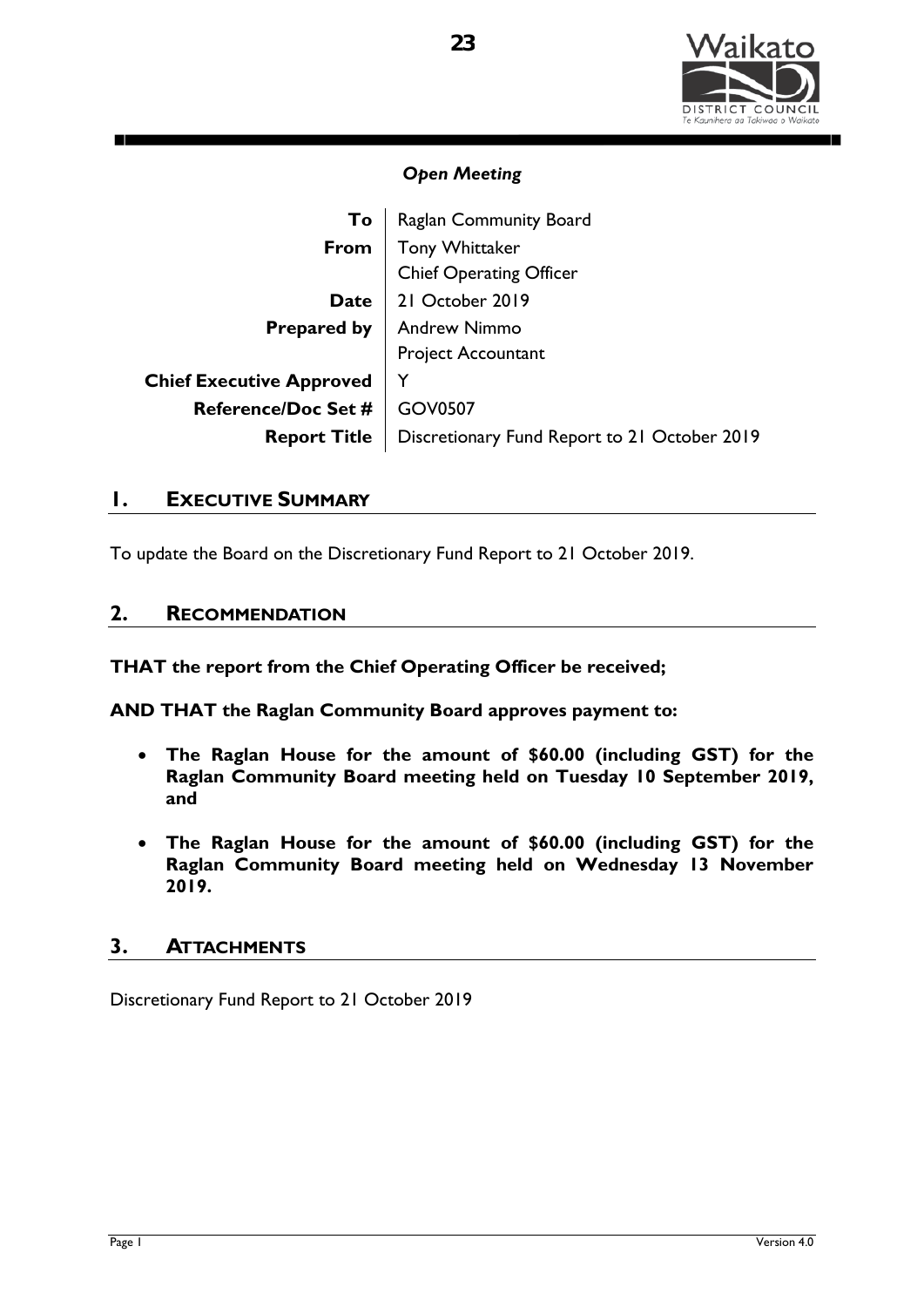## **24**

## **RAGLAN COMMUNITY BOARD DISCRETIONARY FUND 2019/2020**

|                                                                                                                                | 1.206.1704 |
|--------------------------------------------------------------------------------------------------------------------------------|------------|
| 2019/20 Annual Plan                                                                                                            | 14,271.00  |
| Carry forward from 2018/19                                                                                                     | 2,840.00   |
| <b>Total Funding</b>                                                                                                           | 17,111.00  |
| <b>Expenditure</b>                                                                                                             |            |
| 30-Aug-2019 Waikato Junior Boardriders - towards the cost of National Scholastic Surfing<br><b>RCB1908/06</b><br>Championships | 1,109.00   |
| <b>RCB1908/04</b><br>04-Sep-2019 In support of Xtreme Zero Waste Fundraising Food waste collection                             | 4,000.00   |
| <b>RCB1908/05</b><br>13-Aug-2019 Surfside Christian Life Centre - towards the cost of Christmas in the Park                    | 4,000.00   |
| <b>Total Expenditure</b>                                                                                                       | (9,109.00) |
| <b>Net Funding Remaining (Before commitments)</b>                                                                              |            |
| <b>Commitments</b>                                                                                                             |            |
| <b>Total Commitments</b>                                                                                                       |            |
| Net Funding Remaining (Including commitments) as of 21 October 2019                                                            | 8,002.00   |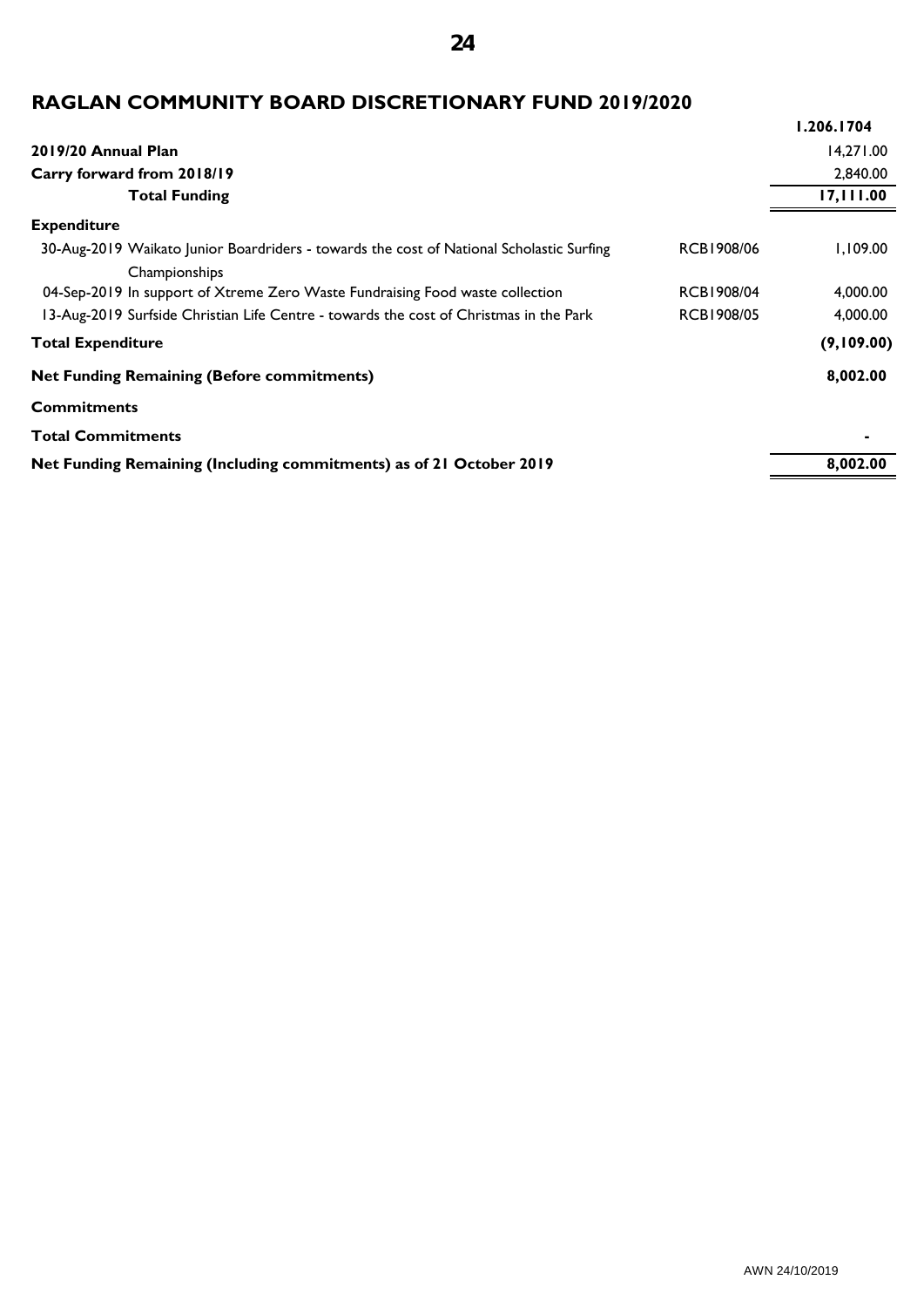

П

## *Open Meeting*

| Raglan Community Board         |
|--------------------------------|
| 4 February 2019                |
| Gabrielle Parson               |
| Raglan Naturally Co-ordinator  |
|                                |
| <b>GOV0507</b>                 |
| <b>Raglan Naturally Update</b> |
|                                |

## **1. EXECUTIVE SUMMARY**

The report from the Raglan Naturally Co-ordinator is attached for the Board's information.

## **2. RECOMMENDATION**

**THAT the report from Raglan Naturally be received.**

## **3. ATTACHMENTS**

Raglan Naturally Report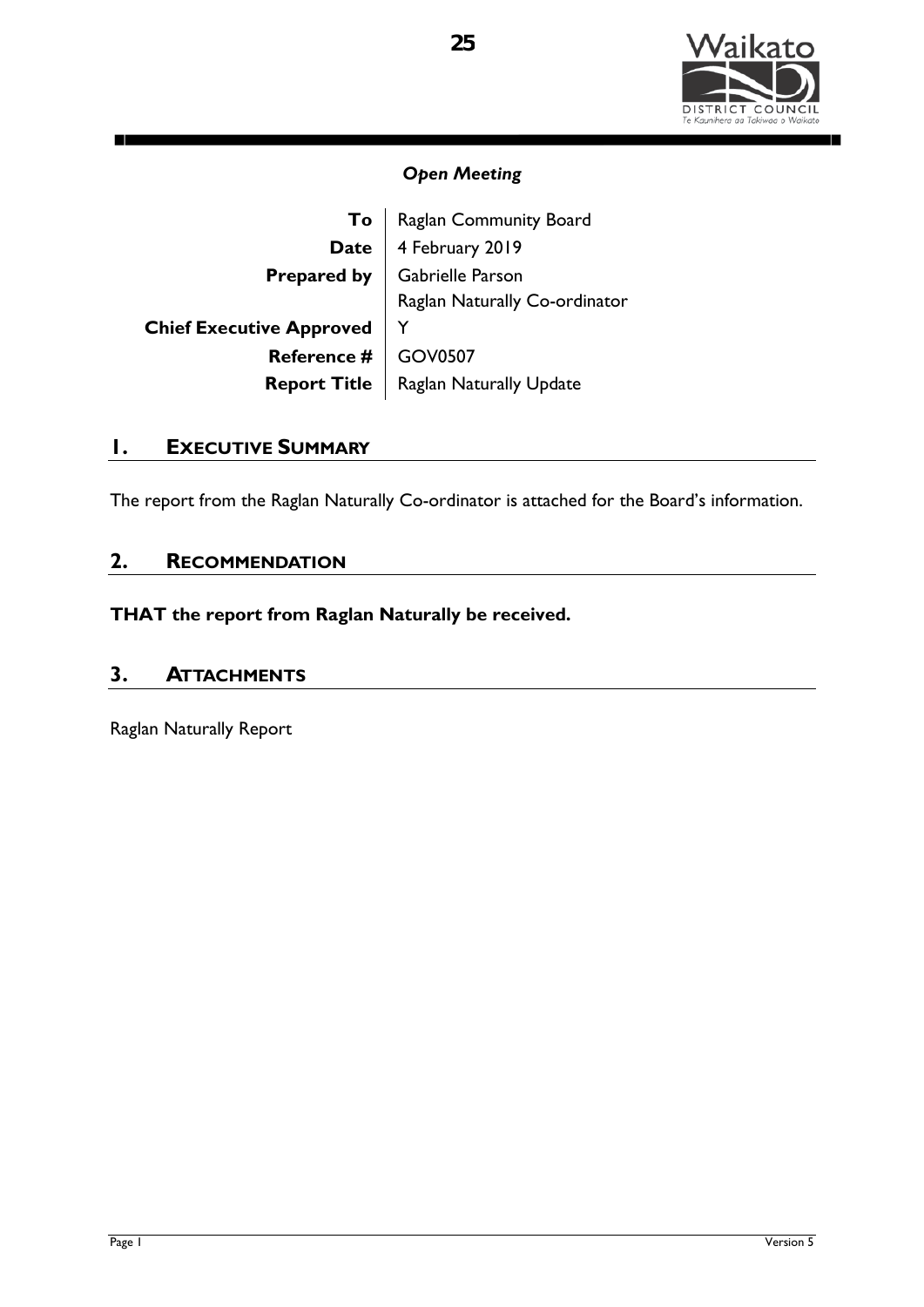## **Member's Report - Raglan Naturally**

*Gabrielle Parson, Project Coordinator - 4 November 2019*

Work in Progress:

## **Raglan Naturally Workshops in November**

Two key workshops planned for November, facilitated by Helen Ritchie

**Purpose for workshops** -*To explore and agree on roles and responsibilities for the Raglan Naturally organisation.*

**Workshop 1**: Review teams work and reflect on our process to date, use this to consider RN role for future - what the roles looks like, roles and responsibilities.

**Workshop 2**: To confirm role-related objectives for the organisation and explore what structure would be best to progress these roles/ objectives

All Raglan Community Board members are invited to participate in these workshops.

## **Department of Internal Affairs (DIA) Partnership**

#### **Next steps toward creating partnering agreement:**

- Hold 2 RN workshops (as above)
- Following workshops RN Committee to meet and come to consensus on:
	- **1.** Who/What is RN, what is our membership, ideal structure for organisation
	- **2.** Create agreed upon structure
	- **3.** Implement a process to seek more people for the leadership group; if this is needed
	- **4.** Set up a process to continue engaging with our membership (the wider community)
- Meet with Department of Internal Affairs to work through partnering agreement.

## **Producing the final version of RN 2019**

Due to resources and time needed to develop the RN workshops and partnership with the DIA, we have not yet completed the final version – RN 2019. We are getting very close! We look forward to presenting this to the next RCB meeting.

## **Other work we are involved in is:**

**Climate Action Planning -** Working with the community to create a framework – some reference points and systems to support community action. RN role here is to help facilitate/connect/link to RN planning.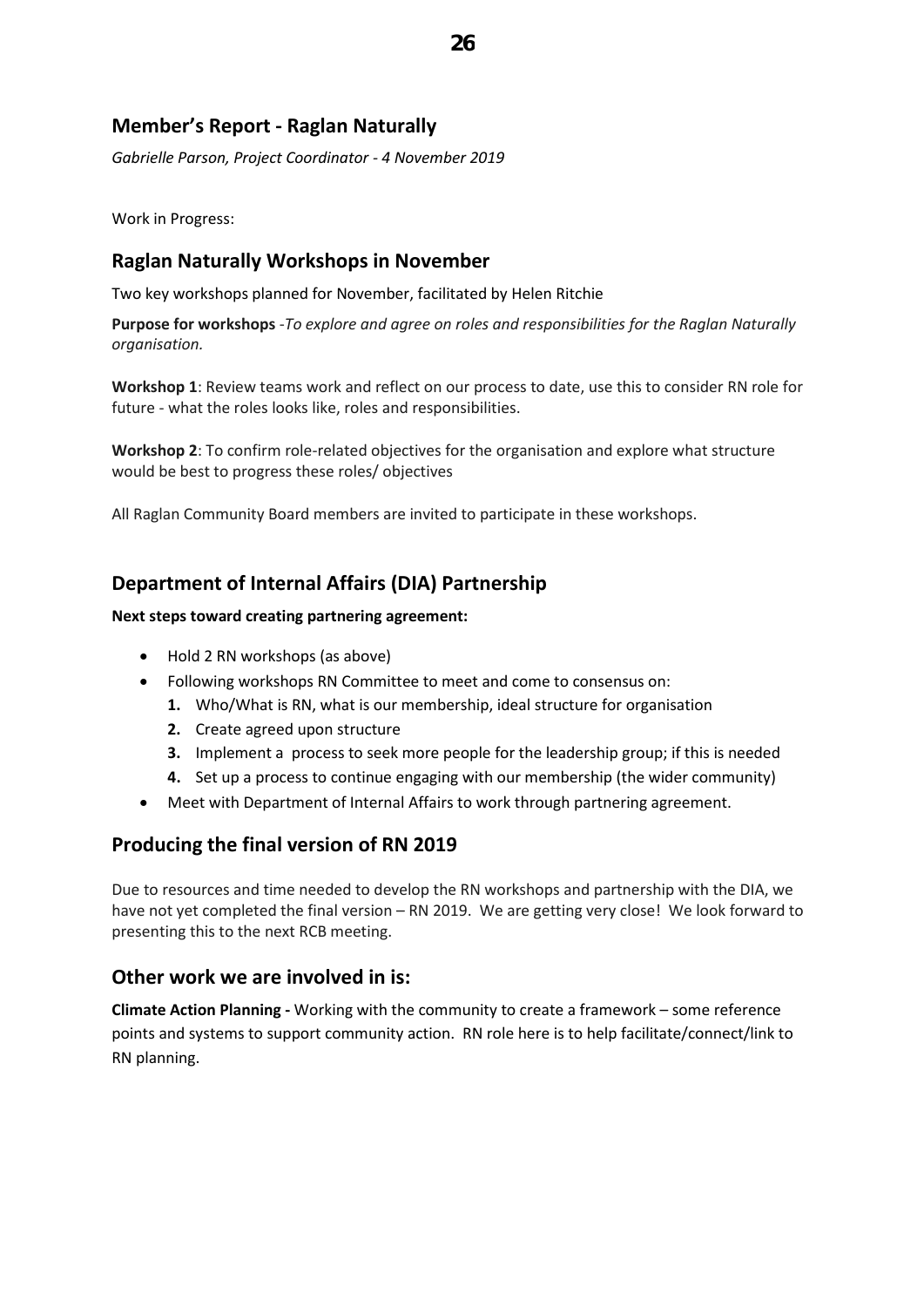#### **Youth Framework**

- Generated from conversations with community members over the last couple months.
- Gabrielle met with Mike Rarere and Joe Wilson (Youth Engagement Advisor for WDC) and we explored – 'How do we create the right framework to support our young people and have them create and be involved in it.'

**WEL Raglan Local Energy** - involved helping facilitate and connect.

#### **Coming up:**

Community Waikato Conference 13/14th November. Gabrielle to attend thanks to a sponsored place**.** 

## **Raglan Naturally and the Community Board**

The RN committee and project coordinator look forward to meeting with the new Raglan Community Board to bring everyone up to date and discuss the implementation of the plan together with the working relationship between Raglan Naturally and the community board.